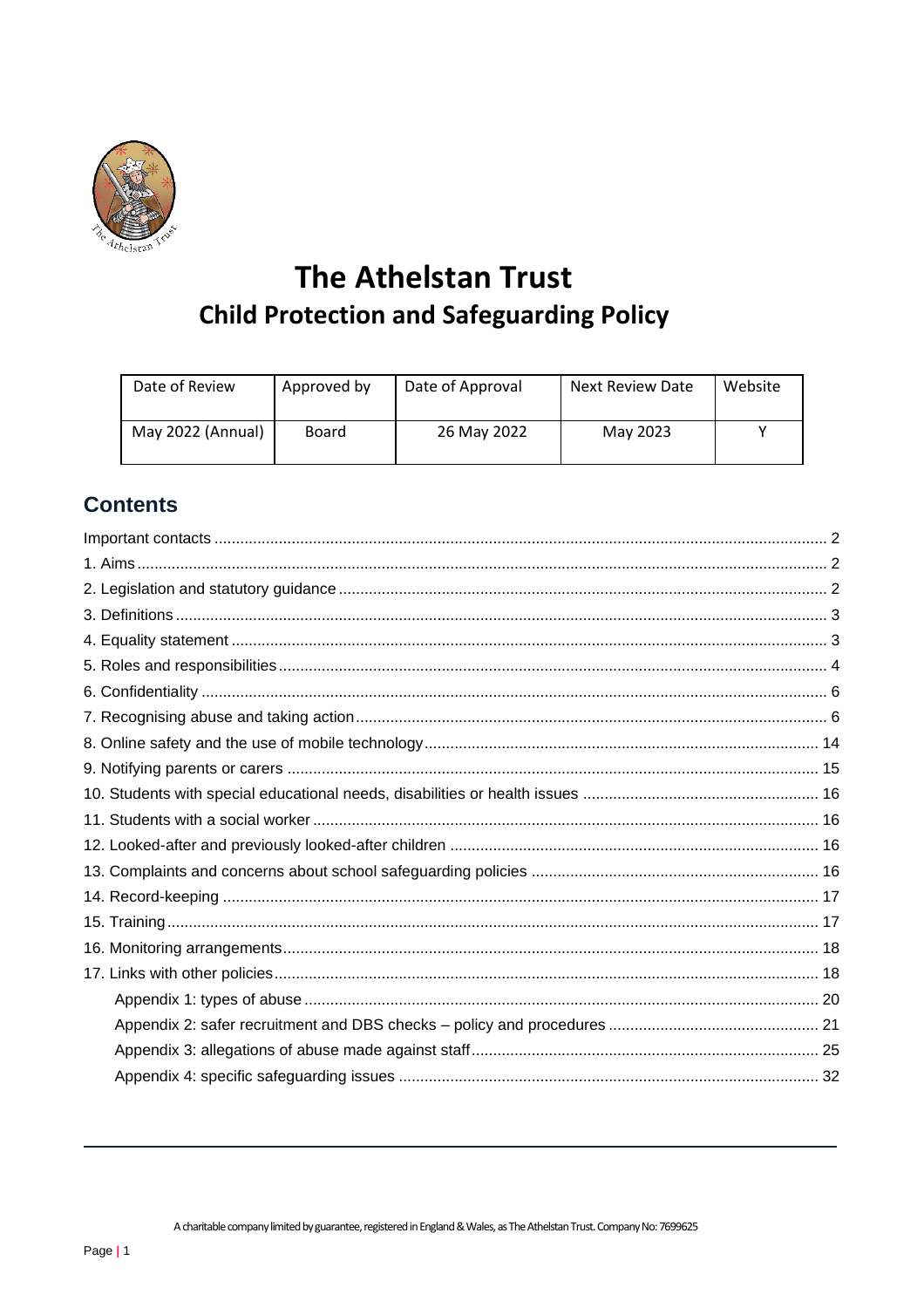## <span id="page-1-0"></span>**Important contacts**

| ROLE/ORGANISATION                            | <b>NAME</b>                                                                                                                                                                                           | <b>CONTACT DETAILS</b>   |
|----------------------------------------------|-------------------------------------------------------------------------------------------------------------------------------------------------------------------------------------------------------|--------------------------|
|                                              | Gren Heathcote (Bradon Forest<br>School);                                                                                                                                                             | 01793 770570             |
|                                              | Clark Harrell (Malmesbury School);                                                                                                                                                                    | 01666829700              |
| Designated safeguarding lead<br>(DSL)        | Declan Mooney (The Dean<br>Academy);                                                                                                                                                                  | 01594 843202             |
|                                              | Jon Bell (Sir William Romney's                                                                                                                                                                        | 01666 502378             |
|                                              | School);<br>Chris Whitfield (Chipping Sodbury<br>School).                                                                                                                                             | 01454 862900             |
| Deputy DSL                                   | Charlotte Clark / Sue Davies /<br>Sarah Haines / Emma Lindley<br>(BF); Dan Baker/ Paul Loveday<br>(MS); Linda Bellingham (TDA),<br>Mikala Gatley / Laura Blake/Rob<br>Skipp (SWR), Elaine Emms (CSS). | As above for each school |
|                                              | Anton Hammond 0300 456 0108<br>(Wiltshire)                                                                                                                                                            |                          |
| Local authority designated<br>officer (LADO) | Nigel Hatten 01452426994<br>or<br>01452426320 (Gloucestershire)                                                                                                                                       |                          |
|                                              | Tina Wilson 01454 868508 (South<br>Gloucestershire)                                                                                                                                                   |                          |
| Chair of governors                           | John Scott (BF); Tamsyn Luggar<br>(MS); Roz Goodwin (SWR); Janine<br>Fox (TDA); Robert Owen (CSS)                                                                                                     | Via School Office        |
| Channel helpline                             |                                                                                                                                                                                                       | 020 7340 7264            |

## <span id="page-1-1"></span>**1. Aims**

The Trust aims to ensure that:

- Appropriate action is taken in a timely manner to safeguard and promote children's welfare
- All staff are aware of their statutory responsibilities with respect to safeguarding
- Staff are properly training in recognising and reporting safeguarding issues

## <span id="page-1-2"></span>**2. Legislation and statutory guidance**

This policy is based on the Department for Education's statutory guidance [Keeping Children Safe in Education](https://www.gov.uk/government/publications/keeping-children-safe-in-education--2)  [\(2021\)](https://www.gov.uk/government/publications/keeping-children-safe-in-education--2) and [Working Together to Safeguard Children \(2018\),](https://www.gov.uk/government/publications/working-together-to-safeguard-children--2) and the [Governance Handbook.](https://www.gov.uk/government/publications/governance-handbook) We comply with this guidance and the arrangements agreed and published by our 3 local safeguarding partners.

This policy is also based on the following legislation:

- Part 3 of the schedule to th[e Education \(Independent School Standards\) Regulations 2014,](http://www.legislation.gov.uk/uksi/2014/3283/schedule/part/3/made) which places a duty on academies and independent schools to safeguard and promote the welfare of students at the school
- [The Children Act 1989](http://www.legislation.gov.uk/ukpga/1989/41) (and [2004 amendment\)](http://www.legislation.gov.uk/ukpga/2004/31/contents), which provides a framework for the care and protection of children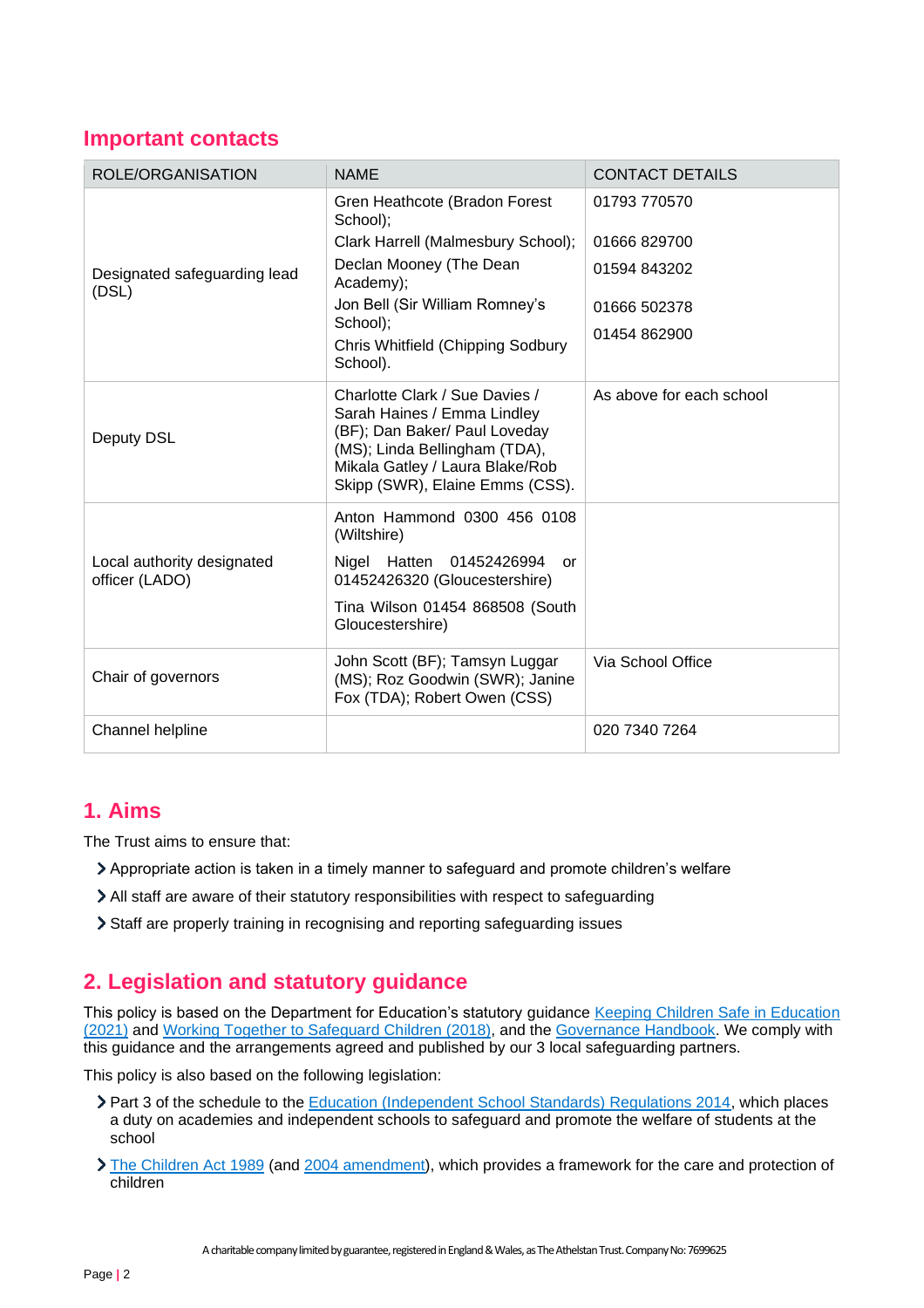- Section 5B(11) of the Female Genital Mutilation Act 2003, as inserted by section 74 of the [Serious Crime](http://www.legislation.gov.uk/ukpga/2015/9/part/5/crossheading/female-genital-mutilation)  [Act 2015,](http://www.legislation.gov.uk/ukpga/2015/9/part/5/crossheading/female-genital-mutilation) which places a statutory duty on teachers to report to the police where they discover that female genital mutilation (FGM) appears to have been carried out on a girl under 18
- [Statutory guidance on FGM,](https://www.gov.uk/government/publications/multi-agency-statutory-guidance-on-female-genital-mutilation) which sets out responsibilities with regards to safeguarding and supporting girls affected by FGM
- [The Rehabilitation of Offenders Act 1974,](http://www.legislation.gov.uk/ukpga/1974/53) which outlines when people with criminal convictions can work with children
- Schedule 4 of the [Safeguarding Vulnerable Groups Act 2006,](http://www.legislation.gov.uk/ukpga/2006/47/schedule/4) which defines what 'regulated activity' is in relation to children
- [Statutory guidance on the Prevent duty,](https://www.gov.uk/government/publications/prevent-duty-guidance) which explains schools' duties under the Counter-Terrorism and Security Act 2015 with respect to protecting people from the risk of radicalisation and extremism

This policy also complies with our funding agreement and articles of association.

## <span id="page-2-0"></span>**3. Definitions**

**Safeguarding and promoting the welfare of children** means:

- > Protecting children from maltreatment
- Preventing impairment of children's mental and physical health or development
- Ensuring that children grow up in circumstances consistent with the provision of safe and effective care
- Taking action to enable all children to have the best outcomes

**Child protection** is part of this definition and refers to activities undertaken to prevent children suffering, or being likely to suffer, significant harm.

**Abuse** is a form of maltreatment of a child, and may involve inflicting harm or failing to act to prevent harm. Appendix 1 explains the different types of abuse.

**Neglect** is a form of abuse and is the persistent failure to meet a child's basic physical and/or psychological needs, likely to result in the serious impairment of the child's health or development. Appendix 1 defines neglect in more detail.

**Sharing of nudes and semi-nudes** (also known as sexting or youth produced sexual imagery) is where children share nude or semi-nude images, videos or live streams.

**Children** includes everyone under the age of 18.

The following 3 **safeguarding partners** are identified in Keeping Children Safe in Education (and defined in the Children Act 2004, as amended by chapter 2 of the Children and Social Work Act 2017). They will make arrangements to work together to safeguard and promote the welfare of local children, including identifying and responding to their needs:

- > The local authority (LA)
- A clinical commissioning group for an area within the LA
- The chief officer of police for a police area in the LA area

## <span id="page-2-1"></span>**4. Equality statement**

Some children have an increased risk of abuse, and additional barriers can exist for some children with respect to recognising or disclosing it. We are committed to anti-discriminatory practice and recognise children's diverse circumstances. We ensure that all children have the same protection, regardless of any barriers they may face.

We give special consideration to children who:

- Have special educational needs (SEN) or disabilities or health conditions (see section 10)
- > Are young carers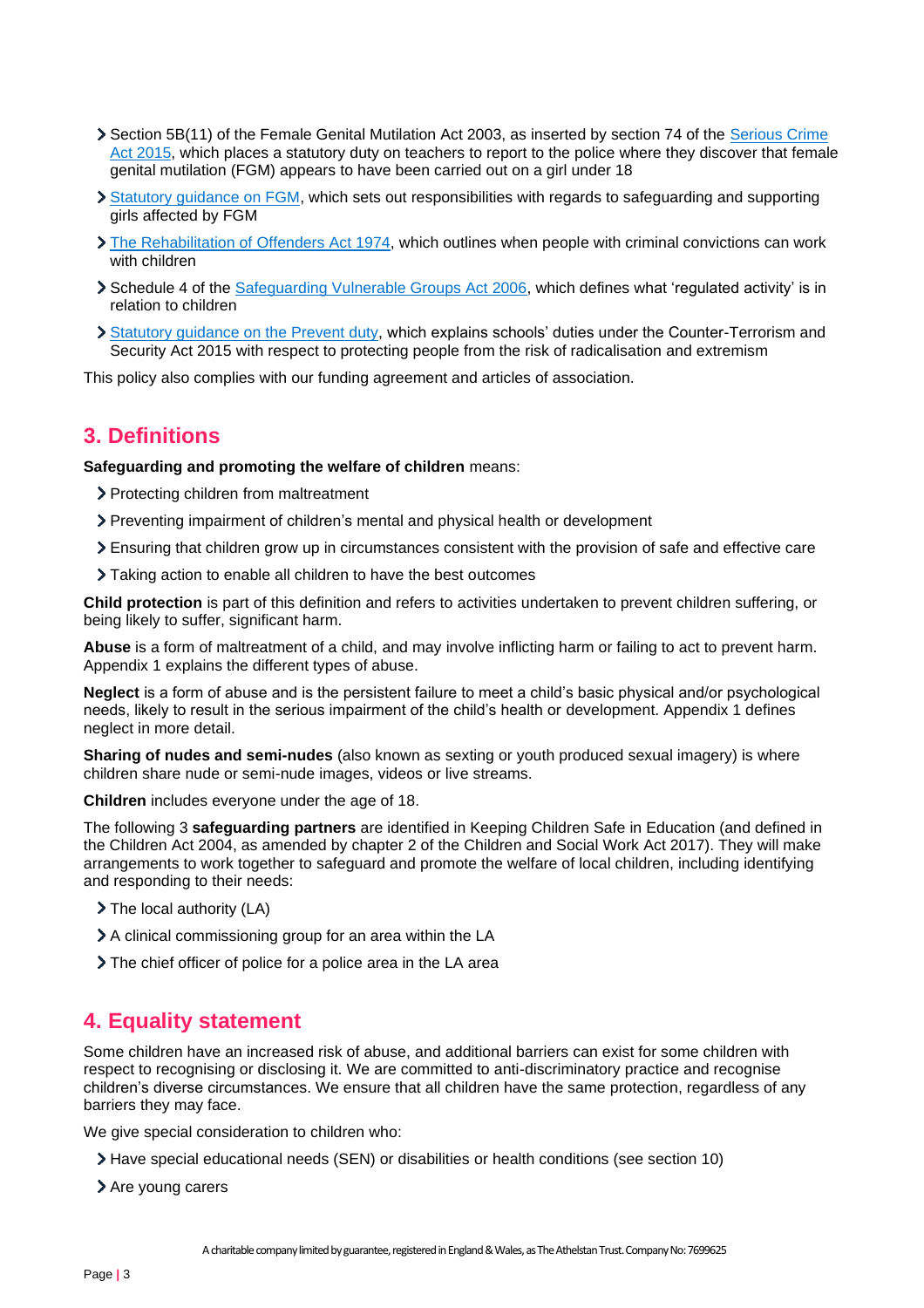- May experience discrimination due to their race, ethnicity, religion, gender identification or sexuality
- > Have English as an additional language
- Are known to be living in difficult situations for example, temporary accommodation or where there are issues such as substance abuse or domestic violence
- Are at risk of FGM, sexual exploitation, forced marriage, or radicalisation
- > Are asylum seekers
- Are at risk due to either their own or a family member's mental health needs
- Are looked after or previously looked after (see section 12)
- > Are missing from education
- Whose parent/carer has expressed an intention to remove them from school to be home educated

## <span id="page-3-0"></span>**5. Roles and responsibilities**

Safeguarding and child protection is **everyone's** responsibility. This policy applies to all staff, volunteers and governors in the school and is consistent with the procedures of the 3 safeguarding partners. Our policy and procedures also apply to extended school and off-site activities.

## **5.1 All staff**

All staff will read and understand part 1 and annex B of the Department for Education's statutory safeguarding guidance, [Keeping Children Safe in Education,](https://www.gov.uk/government/publications/keeping-children-safe-in-education--2) and review this guidance at least annually.

All staff will sign a declaration at the beginning of each academic year to say that they have reviewed the guidance.

All staff will be aware of:

- Our systems which support safeguarding, including this child protection and safeguarding policy, the staff code of conduct, the role and identity of the designated safeguarding lead (DSL) and deputies, the behaviour policy, and the safeguarding response to children who go missing from education
- The early help process (sometimes known as the common assessment framework) and their role in it, including identifying emerging problems, liaising with the DSL, and sharing information with other professionals to support early identification and assessment
- The process for making referrals to local authority children's social care and for statutory assessments that may follow a referral, including the role they might be expected to play
- What to do if they identify a safeguarding issue or a child tells them they are being abused or neglected, including specific issues such as FGM, and how to maintain an appropriate level of confidentiality while liaising with relevant professionals
- The signs of different types of abuse and neglect, as well as specific safeguarding issues, such as peeron-peer abuse, child sexual exploitation (CSE), child criminal exploitation (CCE), indicators of being at risk from or involved with serious violent crime, FGM and radicalisation
- The importance of reassuring victims that they are being taken seriously and that they will be supported and kept safe

Section 15 and appendix 4 of this policy outline in more detail how staff are supported to do this.

## **5.2 The designated safeguarding lead (DSL)**

The DSL is a member of the senior leadership team. Our DSLs are Gren Heathcote (Bradon Forest School); Clark Harrell (Malmesbury School); Declan Mooney (The Dean Academy); Jon Bell (Sir William Romney's School);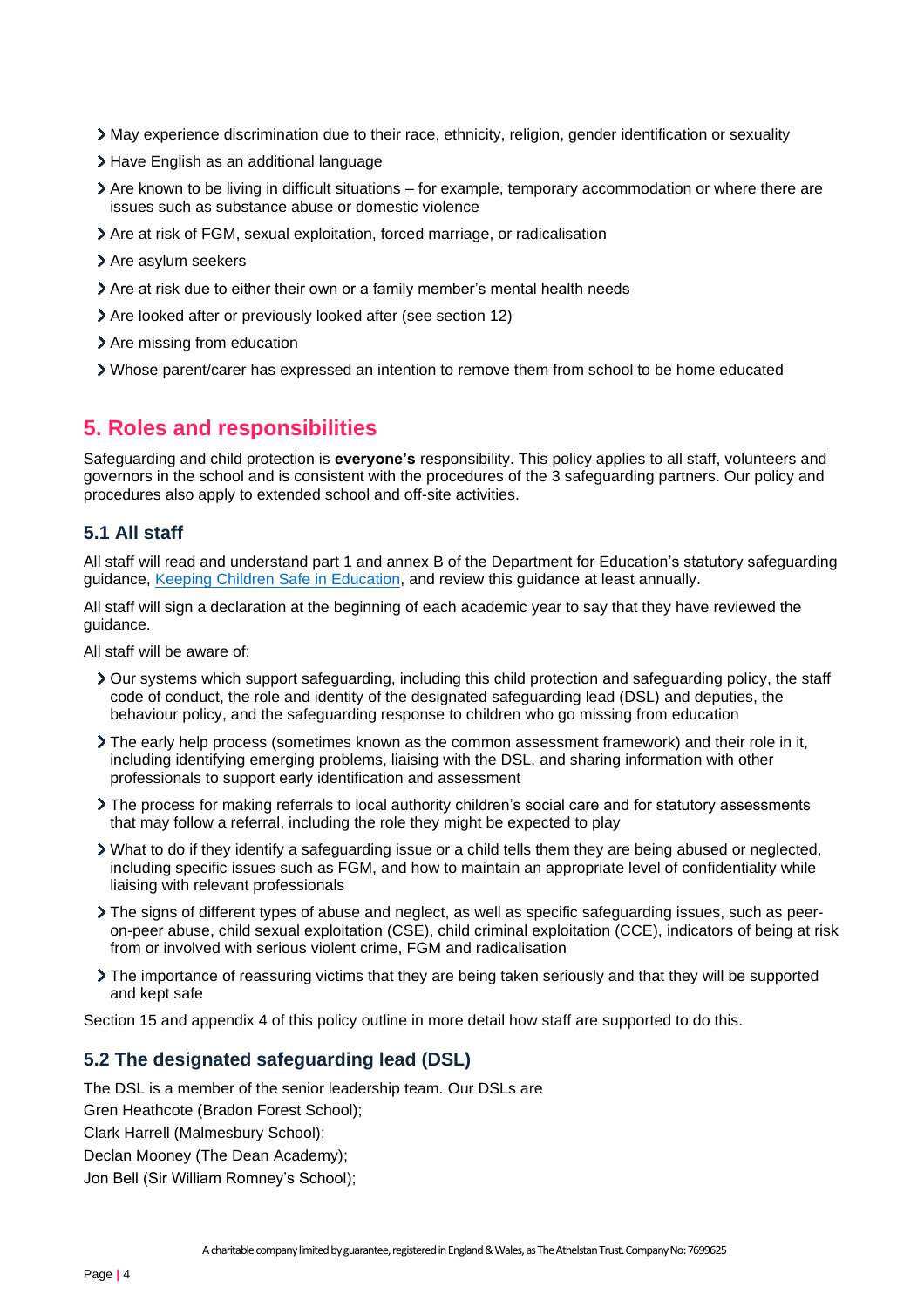Chris Whitfield (Chipping Sodbury School).

The DSL takes lead responsibility for child protection and wider safeguarding in the school.

During term time, the DSL will be available during school hours for staff to discuss any safeguarding concerns.

DSL can also be contacted out of school hours if necessary via email:

| Bradon Forest School - HeathcoteG@bradonforest.wilts.sch.uk         |
|---------------------------------------------------------------------|
| Malmesbury School - charrell@malmesbury.wilts.sch.uk                |
| The Dean Academy - Declan.mooney@thedeanacademy.org                 |
| Sir William Romney's - j.bell@swr.gloucs.sch.uk                     |
| Chipping Sodbury School - Chris.whitfield@chippingsodburyschool.com |

When the DSL is absent, the deputy will act as cover. If the DSL and deputy are not available, the Headteacher will act as cover (for example, during out-of-hours/out-of-term activities).

The DSL will be given the time, funding, training, resources and support to:

- Provide advice and support to other staff on child welfare and child protection matters
- Take part in strategy discussions and inter-agency meetings and/or support other staff to do so
- Contribute to the assessment of children
- Refer suspected cases, as appropriate, to the relevant body (local authority children's social care, Channel programme, Disclosure and Barring Service, and/or police), and support staff who make such referrals directly

The DSL will also keep the headteacher informed of any issues, and liaise with local authority case managers and designated officers for child protection concerns as appropriate.

The full responsibilities of the DSL and deputies are set out in their job description.

## **5.3 The governing board**

The governing board will:

- Facilitate a whole-school approach to safeguarding, ensuring that safeguarding and child protection are at the forefront and underpin all relevant aspects of process and policy development
- Evaluate and approve this policy at each review, ensuring it complies with the law, and hold the headteacher to account for its implementation
- Appoint a senior board level (or equivalent) lead and link governors to monitor the effectiveness of this policy in conjunction with the full governing board. This is always a different person from the DSL

The chair of governors will act as the 'case manager' in the event that an allegation of abuse is made against the headteacher, where appropriate (see appendix 3).

All governors will read Keeping Children Safe in Education in its entirety.

Section 15 of this policy has information on how governors are supported to fulfil their role.

## **5.4 The headteacher**

The headteacher is responsible for the implementation of this policy, including:

Ensuring that staff (including temporary staff) and volunteers:

 $\circ$  Are informed of our systems which support safeguarding, including this policy, as part of their induction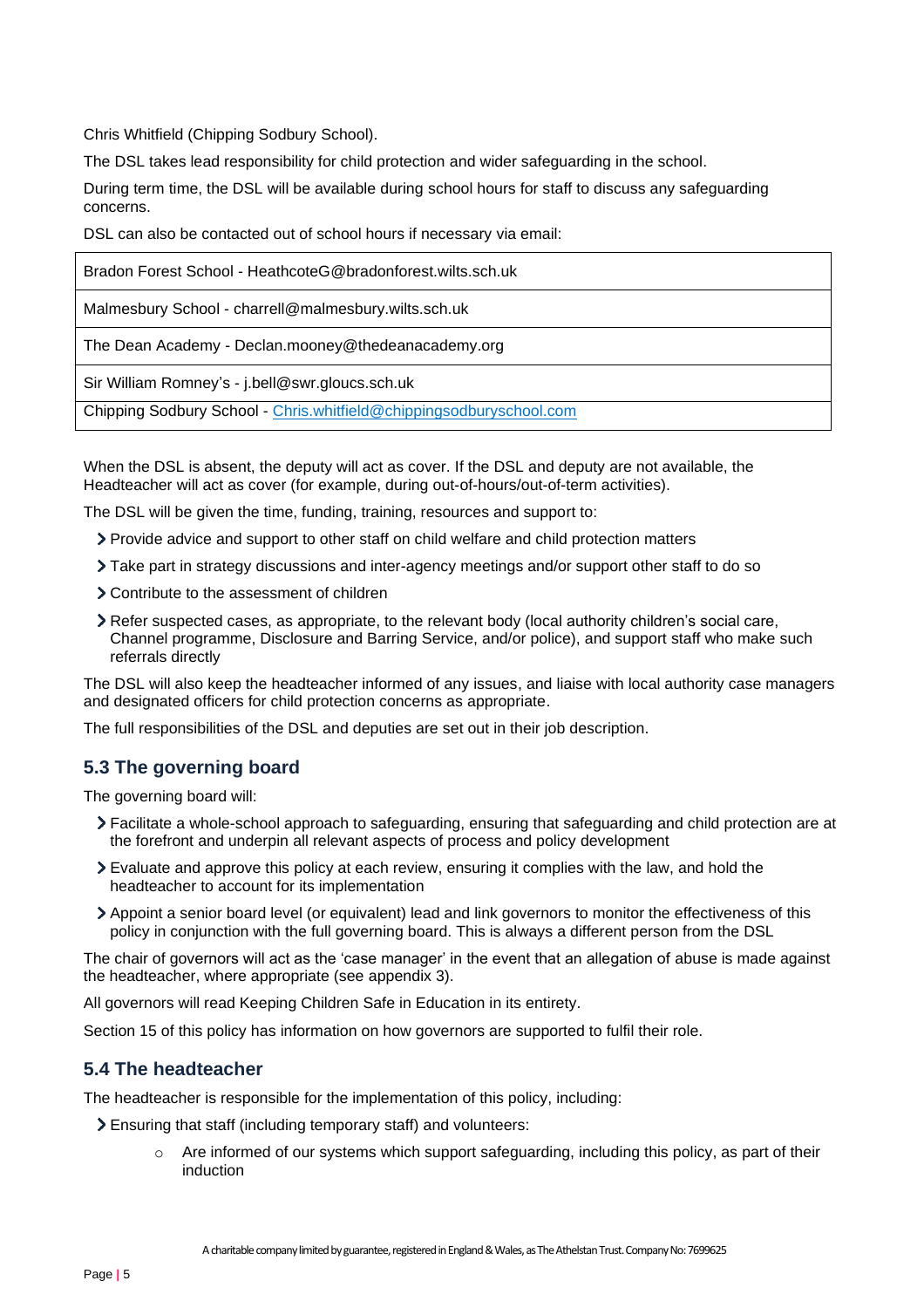- Understand and follow the procedures included in this policy, particularly those concerning referrals of cases of suspected abuse and neglect
- Communicating this policy to parents/carers when their child joins the school and via the school website
- Ensuring that the DSL has appropriate time, funding, training and resources, and that there is always adequate cover if the DSL is absent
- Ensuring that all staff undertake appropriate safeguarding and child protection training, and updating the content of the training regularly
- Acting as the 'case manager' in the event of an allegation of abuse made against another member of staff or volunteer, where appropriate (see appendix 3)

## <span id="page-5-0"></span>**6. Confidentiality**

Our approach to confidentiality and data protection with respect to safeguarding can be found in our Data Protection and Records Management Policies.

When sharing information within our trust and with the 3 safeguarding partners and other agencies, we uphold the following principles:

- Timely information sharing is essential to effective safeguarding
- Fears about sharing information must not be allowed to stand in the way of the need to promote the welfare, and protect the safety, of children
- The Data Protection Act (DPA) 2018 and UK GDPR do not prevent, or limit, the sharing of information for the purposes of keeping children safe
- If staff need to share 'special category personal data', the DPA 2018 contains 'safeguarding of children and individuals at risk' as a processing condition that allows practitioners to share information without consent if it is not possible to gain consent, it cannot be reasonably expected that a practitioner gains consent, or if to gain consent would place a child at risk
- Staff should never promise a child that they will not tell anyone about a report of abuse, as this may not be in the child's best interests
- The government's [information sharing advice for safeguarding practitioners](https://www.gov.uk/government/publications/safeguarding-practitioners-information-sharing-advice) includes 7 'golden rules' for sharing information, and will support staff who have to make decisions about sharing information
- If staff are in any doubt about sharing information, they should speak to the designated safeguarding lead (or deputy)
- Confidentiality is also addressed in this policy with respect to record-keeping in section 14, and allegations of abuse against staff in appendix 3

## <span id="page-5-1"></span>**7. Recognising abuse and taking action**

Staff, volunteers and governors must follow the procedures set out below in the event of a safeguarding issue.

Please note – in this and subsequent sections, you should take any references to the DSL to mean "the DSL (or deputy DSL)".

## **7.1 If a child is suffering or likely to suffer harm, or in immediate danger**

Make a referral to children's social care and/or the police **immediately** if you believe a child is suffering or likely to suffer from harm, or is in immediate danger. **Anyone can make a referral.**

Tell the DSL (see section 5.2) as soon as possible if you make a referral directly.

DSLs make a referrals to: MASH Team: Wiltshire - 0300 456 0108 mash@wiltshire.gov.uk; Gloucestershire 01452426565 [childrenshelpdesk@gloucestershire.gov.uk;](mailto:childrenshelpdesk@gloucestershire.gov.uk) [www.gloucestershire.gov.uk/health-and-social](http://www.gloucestershire.gov.uk/health-and-social-care/children-young-people-and-families/report-a-child-at-risk/)[care/children-young-people-and-families/report-a-child-at-risk/;](http://www.gloucestershire.gov.uk/health-and-social-care/children-young-people-and-families/report-a-child-at-risk/)South Gloucestershire Children's Partnership 01454866000 [www.southglos.gov.uk/health-and-social-care/care-and-support-children-families/access](http://www.southglos.gov.uk/health-and-social-care/care-and-support-children-families/access-response-team-art/)[response-team-art/](http://www.southglos.gov.uk/health-and-social-care/care-and-support-children-families/access-response-team-art/)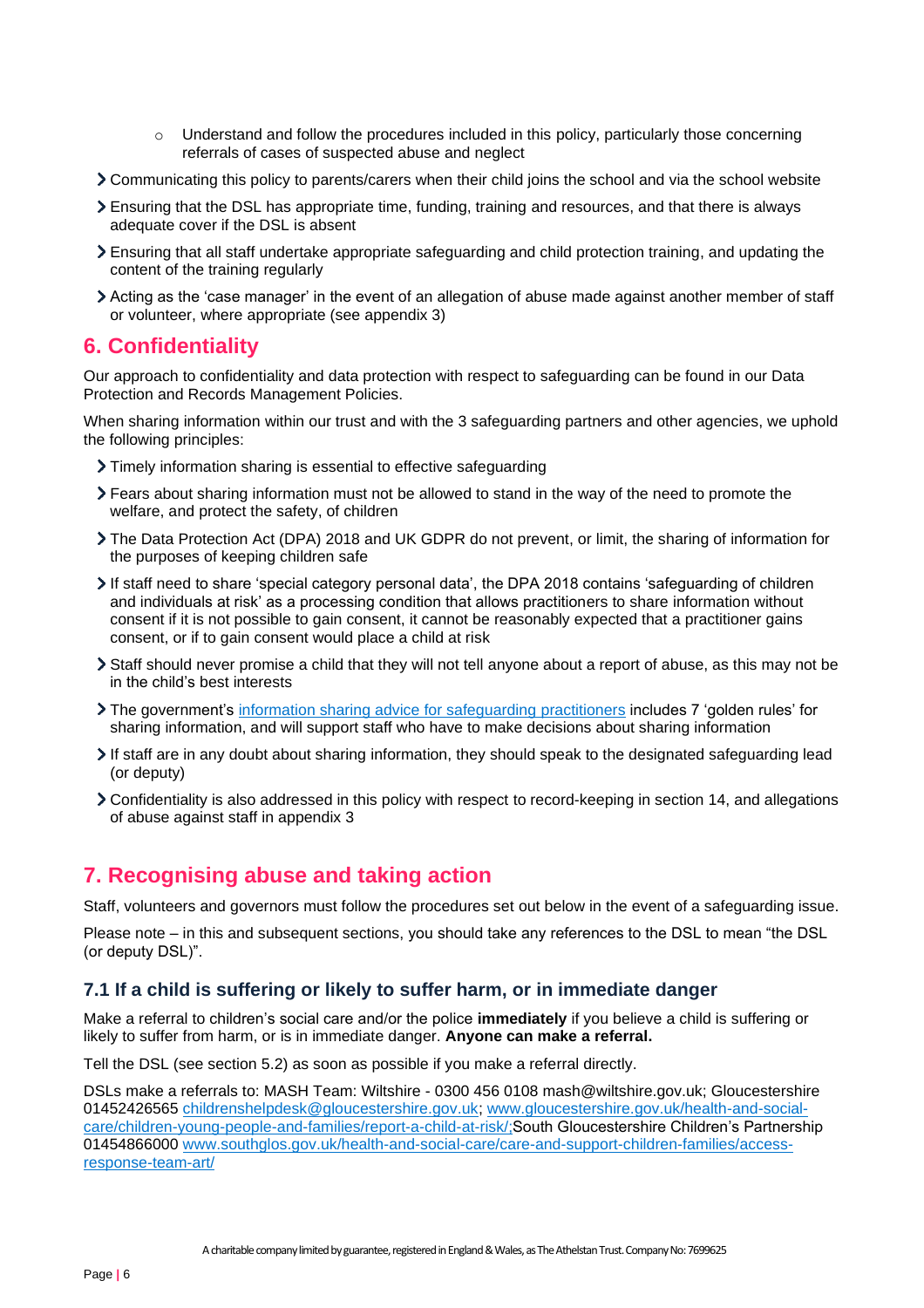This is the GOV.UK webpage for reporting child abuse to your local council:

<https://www.gov.uk/report-child-abuse-to-local-council>

## **7.2 If a child makes a disclosure to you**

If a child discloses a safeguarding issue to you, you should:

- If Listen to and believe them. Allow them time to talk freely and do not ask leading questions
- Stay calm and do not show that you are shocked or upset
- Tell the child they have done the right thing in telling you. Do not tell them they should have told you sooner
- Explain what will happen next and that you will have to pass this information on. Do not promise to keep it a secret
- Write up your conversation as soon as possible in the child's own words. Stick to the facts, and do not put your own judgement on it
- Sign and date the write-up and pass it on to the DSL. Alternatively, if appropriate, make a referral to children's social care and/or the police directly (see 7.1), and tell the DSL as soon as possible that you have done so. Aside from these people, do not disclose the information to anyone else unless told to do so by a relevant authority involved in the safeguarding process

## **7.3 If you discover that FGM has taken place or a student is at risk of FGM**

Keeping Children Safe in Education explains that FGM comprises "all procedures involving partial or total removal of the external female genitalia, or other injury to the female genital organs".

FGM is illegal in the UK and a form of child abuse with long-lasting, harmful consequences. It is also known as 'female genital cutting', 'circumcision' or 'initiation'.

Possible indicators that a student has already been subjected to FGM, and factors that suggest a student may be at risk, are set out in appendix 4 of this policy.

**Any teacher** who either:

- Is informed by a girl under 18 that an act of FGM has been carried out on her; or
- Observes physical signs which appear to show that an act of FGM has been carried out on a girl under 18 and they have no reason to believe that the act was necessary for the girl's physical or mental health or for purposes connected with labour or birth

Must immediately report this to the police, personally. This is a mandatory statutory duty, and teachers will face disciplinary sanctions for failing to meet it.

Unless they have been specifically told not to disclose, they should also discuss the case with the DSL and involve children's social care as appropriate.

**Any other member of staff** who discovers that an act of FGM appears to have been carried out on a **student under 18** must speak to the DSL and follow our local safeguarding procedures.

The duty for teachers mentioned above does not apply in cases where a student is *at risk* of FGM or FGM is suspected but is not known to have been carried out. Staff should not examine students.

**Any member of staff** who suspects a student is *at risk* of FGM or suspects that FGM has been carried out or discovers that a student **aged 18 or over** appears to have been a victim of FGM must speak to the DSL and follow our local safeguarding procedures.

## **7.4 If you have concerns about a child (as opposed to believing a child is suffering or likely to suffer from harm, or is in immediate danger)**

Figure 1 below, before section 7.7, illustrates the procedure to follow if you have any concerns about a child's welfare.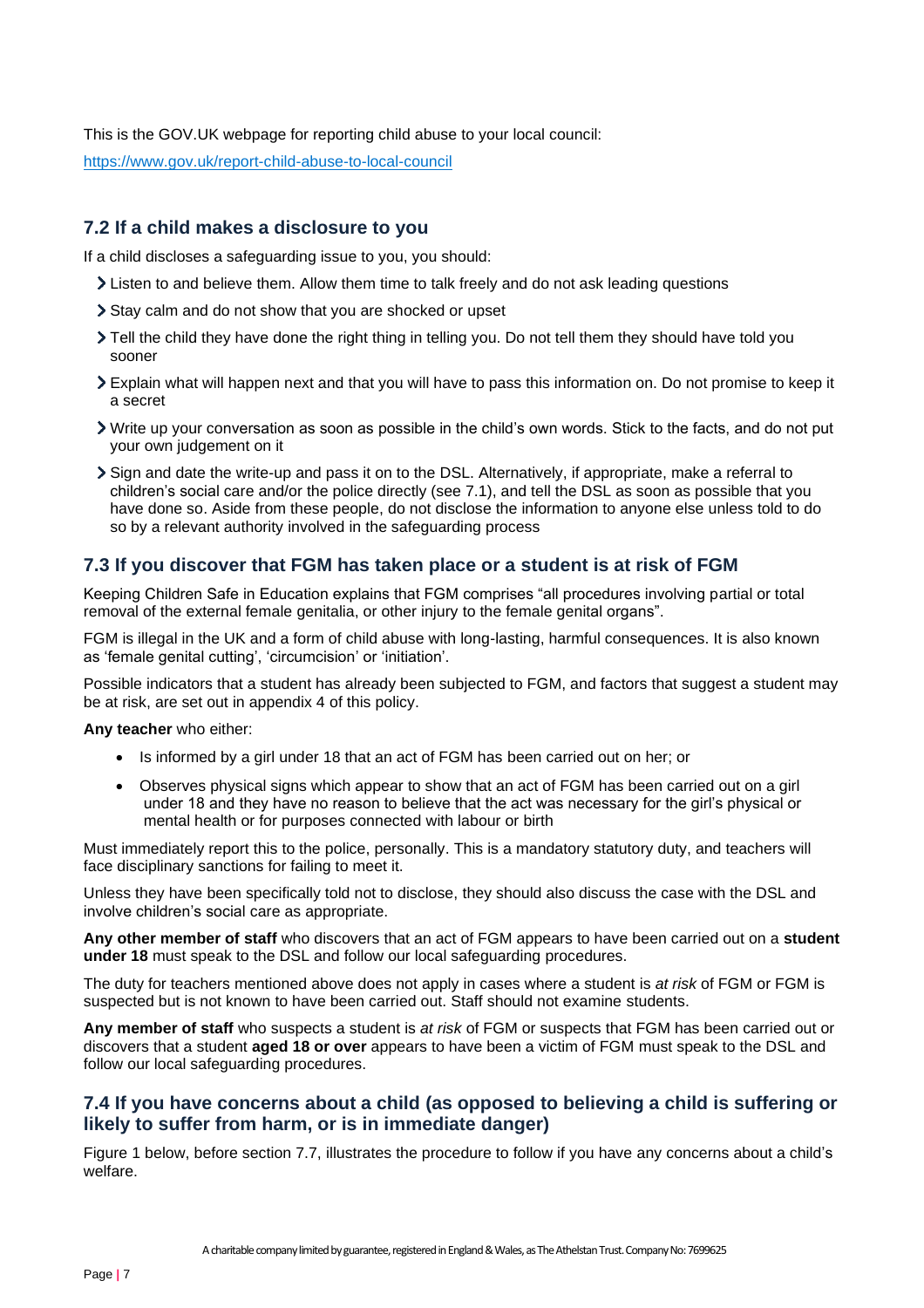Where possible, speak to the DSL first to agree a course of action.

If in exceptional circumstances the DSL is not available, this should not delay appropriate action being taken. Speak to a member of the senior leadership team and/or take advice from local authority children's social care. You can also seek advice at any time from the NSPCC helpline on 0808 800 5000. Share details of any actions you take with the DSL as soon as practically possible.

Make a referral to local authority children's social care directly, if appropriate (see 'Referral' below). Share any action taken with the DSL as soon as possible.

#### **Early help**

If early help is appropriate, the DSL will generally lead on liaising with other agencies and setting up an interagency assessment as appropriate. Staff may be required to support other agencies and professionals in an early help assessment, in some cases acting as the lead practitioner.

The DSL will keep the case under constant review and the school will consider a referral to local authority children's social care if the situation does not seem to be improving. Timelines of interventions will be monitored and reviewed.

#### **Referral**

If it is appropriate to refer the case to local authority children's social care or the police, the DSL will make the referral or support you to do so.

If you make a referral directly (see section 7.1), you must tell the DSL as soon as possible.

The local authority will make a decision within 1 working day of a referral about what course of action to take and will let the person who made the referral know the outcome. The DSL or person who made the referral must follow up with the local authority if this information is not made available, and ensure outcomes are properly recorded.

If the child's situation does not seem to be improving after the referral, the DSL or person who made the referral must follow local escalation procedures to ensure their concerns have been addressed and that the child's situation improves.

## **7.5 If you have concerns about extremism**

If a child is not suffering or likely to suffer from harm, or in immediate danger, where possible speak to the DSL first to agree a course of action.

If in exceptional circumstances the DSL is not available, this should not delay appropriate action being taken. Speak to a member of the senior leadership team and/or seek advice from local authority children's social care. Make a referral to local authority children's social care directly, if appropriate (see 'Referral' above). Inform the DSL or deputy as soon as practically possible after the referral.

Where there is a concern, the DSL will consider the level of risk and decide which agency to make a referral to. This could include [Channel,](https://www.gov.uk/government/publications/channel-guidance) the government's programme for identifying and supporting individuals at risk of being drawn into terrorism, or the local authority children's social care team.

The Department for Education also has a dedicated telephone helpline, 020 7340 7264, which school staff and governors can call to raise concerns about extremism with respect to a student. You can also email [counter.extremism@education.gov.uk.](mailto:counter.extremism@education.gov.uk) Note that this is not for use in emergency situations.

In an emergency, call 999 or the confidential anti-terrorist hotline on 0800 789 321 if you:

- Think someone is in immediate danger
- Think someone may be planning to travel to join an extremist group
- > See or hear something that may be terrorist-related

#### **7.6 If you have a mental health concern**

Mental health problems can, in some cases, be an indicator that a child has suffered or is at risk of suffering abuse, neglect or exploitation.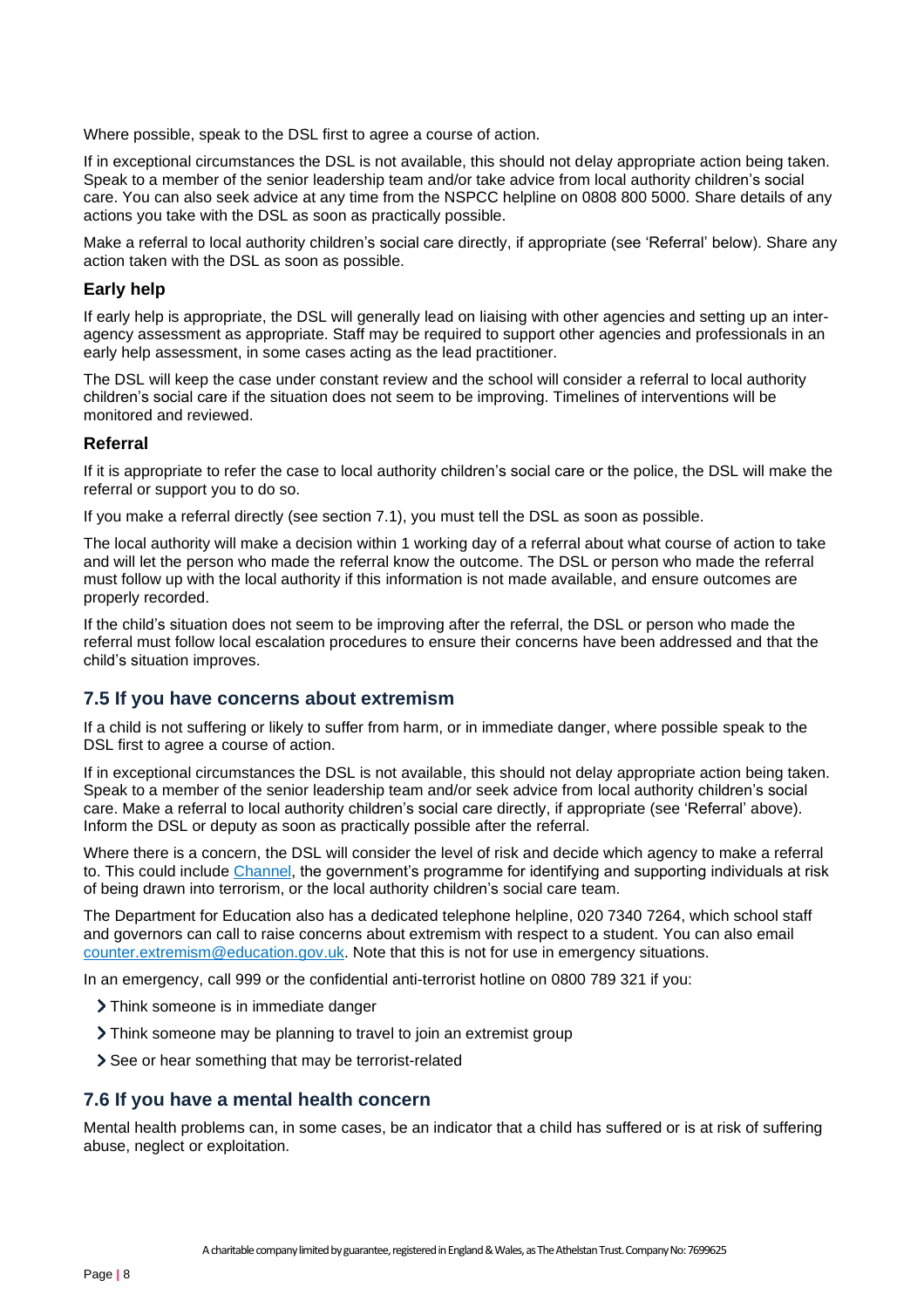Staff will be alert to behavioural signs that suggest a child may be experiencing a mental health problem or be at risk of developing one.

If you have a mental health concern about a child that is also a safeguarding concern, take immediate action by following the steps in section 7.4.

If you have a mental health concern that is **not** also a safeguarding concern, speak to the DSL to agree a course of action.

We follow the Department for Education guidance on [mental health and behaviour in schools](https://www.gov.uk/government/publications/mental-health-and-behaviour-in-schools--2)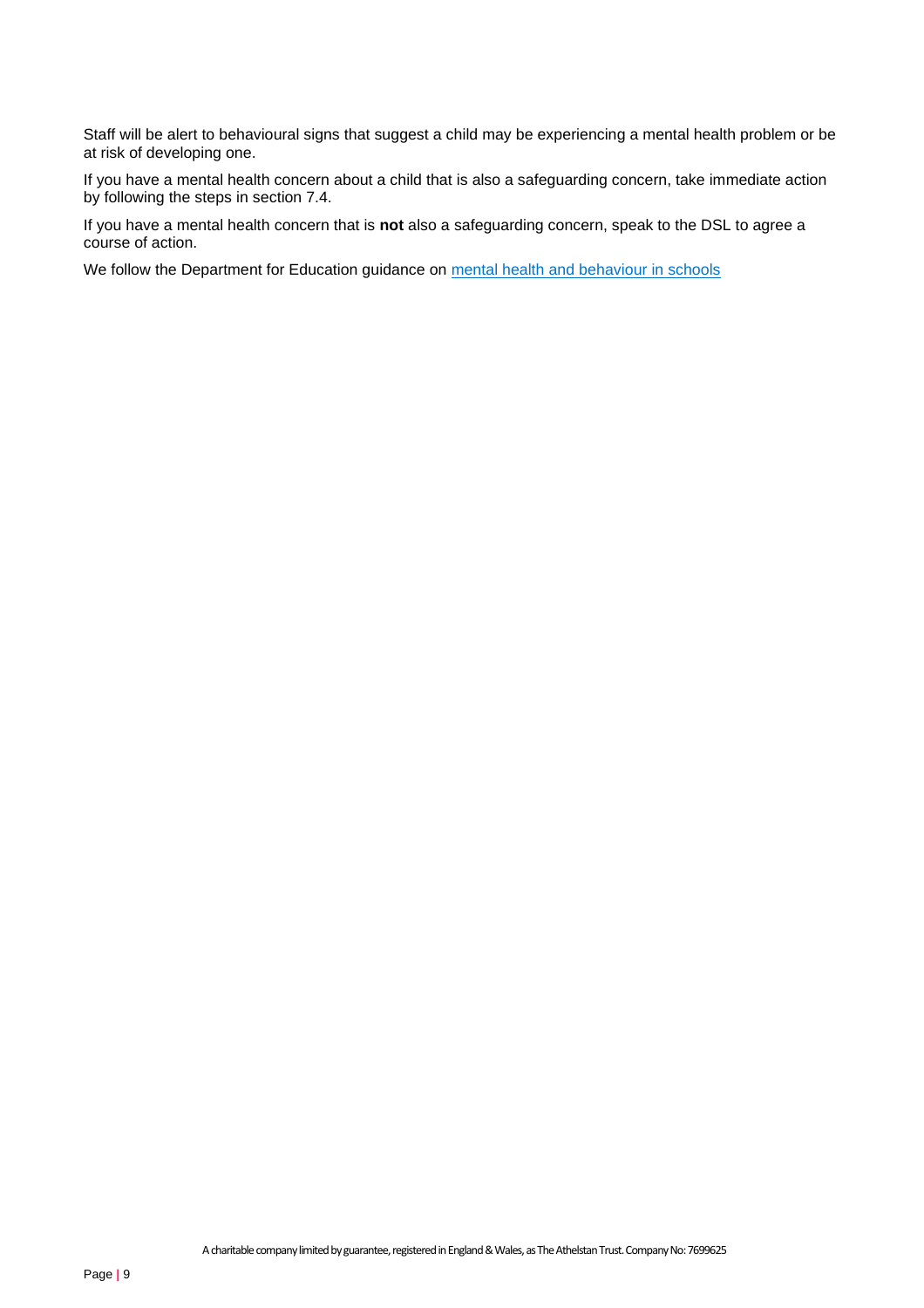### **Figure 1: procedure if you have concerns about a child's welfare (as opposed to believing a child is suffering or likely to suffer from harm, or in immediate danger)**

(Note – if the DSL is unavailable, this should not delay action. See section 7.4 for what to do.)

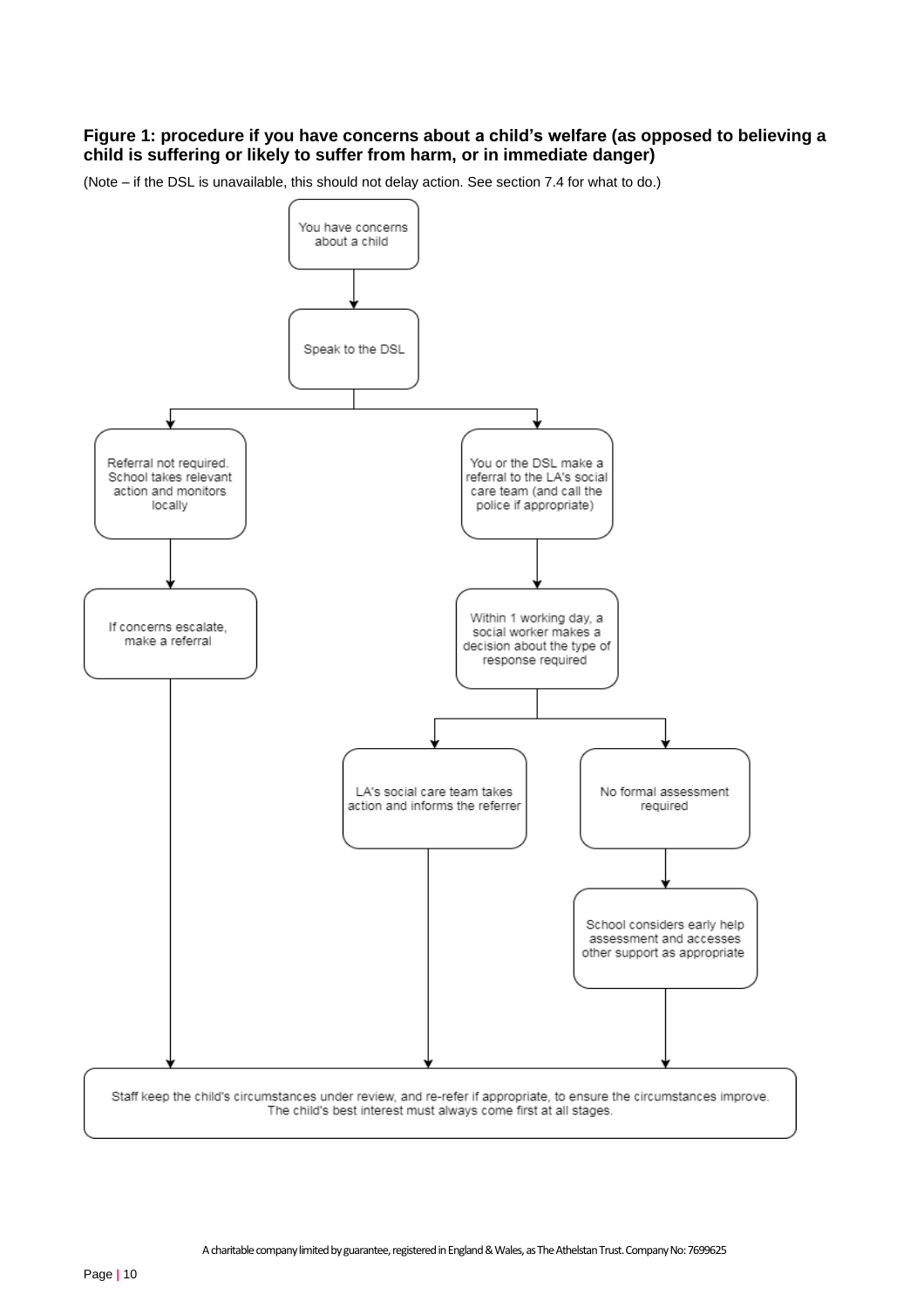## **7.7 Concerns about a staff member, supply teacher, volunteer or contractor**

If you have concerns about a member of staff (including a supply teacher, volunteer or contractor), or an allegation is made about a member of staff (including a supply teacher, volunteer or contractor) posing a risk of harm to children, speak to the headteacher as soon as possible. If the concerns/allegations are about the headteacher, speak to the chair of governors.

The headteacher/chair of governors will then follow the procedures set out in appendix 3, if appropriate.

Where you believe there is a conflict of interest in reporting a concern or allegation about a member of staff (including a supply teacher, volunteer or contractor) to the headteacher, report it directly to the local authority designated officer (LADO).

### **7.8 Allegations of abuse made against other students**

We recognise that children are capable of abusing their peers. Abuse will never be tolerated or passed off as "banter", "just having a laugh" or "part of growing up", as this can lead to a culture of unacceptable behaviours and an unsafe environment for students.

We also recognise the gendered nature of peer-on-peer abuse. However, all peer-on-peer abuse is unacceptable and will be taken seriously.

Most cases of students hurting other students will be dealt with under our school's behaviour policy, but this child protection and safeguarding policy will apply to any allegations that raise safeguarding concerns. This might include where the alleged behaviour:

- If is serious, and potentially a criminal offence
- Could put students in the school at risk
- > Is violent
- Involves students being forced to use drugs or alcohol
- Involves sexual exploitation, sexual abuse or sexual harassment, such as indecent exposure, sexual assault, upskirting or sexually inappropriate pictures or videos (including the sharing of nudes and seminudes)

See appendix 4 for more information about peer-on-peer abuse.

#### **Procedures for dealing with allegations of peer-on-peer abuse**

If a student makes an allegation of abuse against another student:

- You must record the allegation and tell the DSL, but do not investigate it
- The DSL will contact the local authority children's social care team and follow its advice, as well as the police if the allegation involves a potential criminal offence
- The DSL will put a risk assessment and support plan into place for all children involved (including the victim(s), the child(ren) against whom the allegation has been made and any others affected) with a named person they can talk to if needed
- The DSL will contact the children and adolescent mental health services (CAMHS), if appropriate.

#### **Creating a supportive environment in school and minimising the risk of peer-on-peer abuse**

We recognise the importance of taking proactive action to minimise the risk of peer-on-peer abuse, and of creating a supportive environment where victims feel confident in reporting incidents.

To achieve this, we will:

- Challenge any form of derogatory or sexualised language or inappropriate behaviour between peers, including requesting or sending sexual images
- $\geq$  Be vigilant to issues that particularly affect different genders for example, sexualised or aggressive touching or grabbing towards female students, and initiation or hazing type violence with respect to boys
- Ensure our curriculum helps to educate students about appropriate behaviour and consent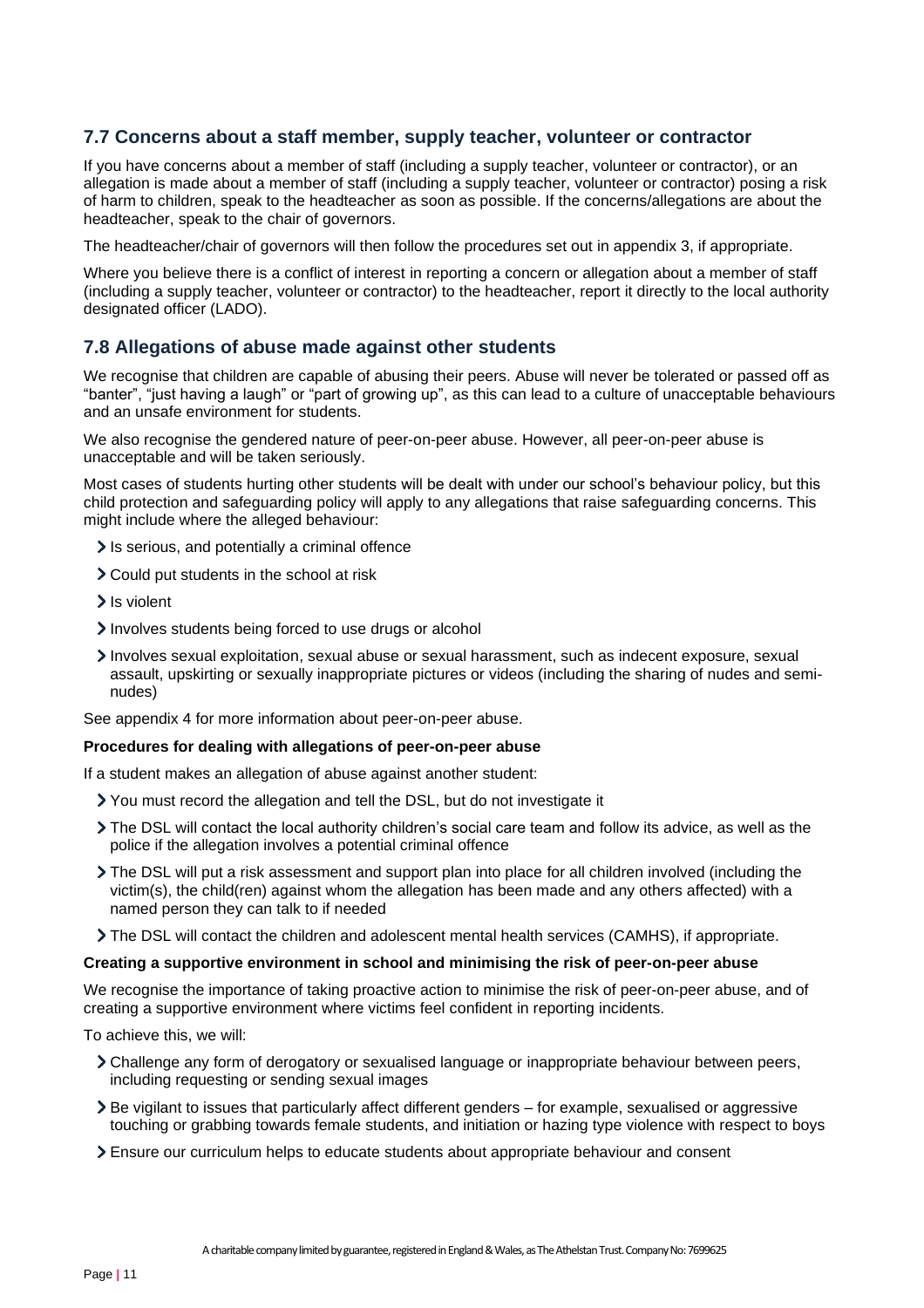- Ensure students are able to easily and confidently report abuse using our reporting systems (as described in section 7.10 below)
- Ensure staff reassure victims that they are being taken seriously
- Ensure staff are trained to understand:
	- How to recognise the indicators and signs of peer-on-peer abuse, and know how to identify it and respond to reports
	- $\circ$  That even if there are no reports of peer-on-peer abuse in school, it does not mean it is not happening – staff should maintain an attitude of "it could happen here"
	- $\circ$  That if they have any concerns about a child's welfare, they should act on them immediately rather than wait to be told, and that victims may not always make a direct report. For example:
		- Children can show signs or act in ways they hope adults will notice and react to
		- A friend may make a report
		- A member of staff may overhear a conversation
		- A child's behaviour might indicate that something is wrong
	- $\circ$  That certain children may face additional barriers to telling someone because of their vulnerability, disability, gender, ethnicity and/or sexual orientation
	- $\circ$  That a student harming a peer could be a sign that the child is being abused themselves, and that this would fall under the scope of this policy
	- o The important role they have to play in preventing peer-on-peer abuse and responding where they believe a child may be at risk from it
	- o That they should speak to the DSL if they have any concerns

## **7.9 Sharing of nudes and semi-nudes ('sexting')**

#### **Your responsibilities when responding to an incident**

If you are made aware of an incident involving the consensual or non-consensual sharing of nude or seminude images/videos (also known as 'sexting' or 'youth produced sexual imagery'), you must report it to the DSL immediately.

You must **not**:

- View, copy, print, share, store or save the imagery yourself, or ask a student to share or download it (if you have already viewed the imagery by accident, you must report this to the DSL)
- Delete the imagery or ask the student to delete it
- Ask the student(s) who are involved in the incident to disclose information regarding the imagery (this is the DSL's responsibility)
- Share information about the incident with other members of staff, the student(s) it involves or their, or other, parents and/or carers
- > Say or do anything to blame or shame any young people involved

You should explain that you need to report the incident, and reassure the student(s) that they will receive support and help from the DSL.

#### **Initial review meeting**

Following a report of an incident, the DSL will hold an initial review meeting with appropriate school staff – this may include the staff member who reported the incident and the safeguarding or leadership team that deals with safeguarding concerns. This meeting will consider the initial evidence and aim to determine:

- Whether there is an immediate risk to student(s)
- If a referral needs to be made to the police and/or children's social care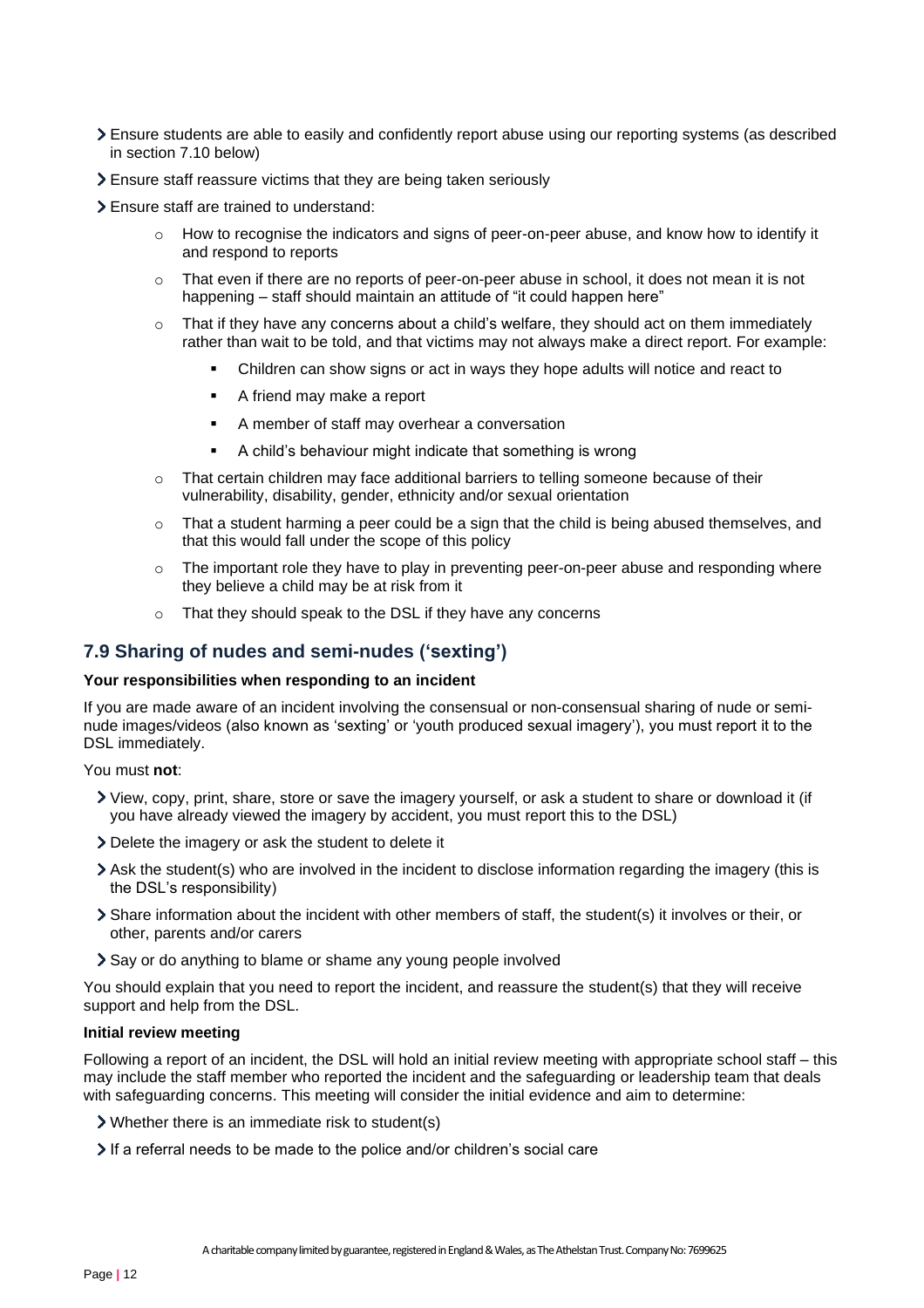- $\geq$  If it is necessary to view the image(s) in order to safeguard the young person (in most cases, images or videos should not be viewed)
- What further information is required to decide on the best response
- Whether the image(s) has been shared widely and via what services and/or platforms (this may be unknown)
- Whether immediate action should be taken to delete or remove images or videos from devices or online services
- Any relevant facts about the students involved which would influence risk assessment
- If there is a need to contact another school, college, setting or individual
- Whether to contact parents or carers of the students involved (in most cases parents/carers should be involved)

The DSL will make an immediate referral to police and/or children's social care if:

- > The incident involves an adult
- There is reason to believe that a young person has been coerced, blackmailed or groomed, or if there are concerns about their capacity to consent (for example owing to special educational needs)
- What the DSL knows about the images or videos suggests the content depicts sexual acts which are unusual for the young person's developmental stage, or are violent
- The imagery involves sexual acts and any student in the images or videos is under 13
- The DSL has reason to believe a student is at immediate risk of harm owing to the sharing of nudes and semi-nudes (for example, the young person is presenting as suicidal or self-harming)

If none of the above apply then the DSL, in consultation with the headteacher and other members of staff as appropriate, may decide to respond to the incident without involving the police or children's social care. The decision will be made and recorded in line with the procedures set out in this policy.

#### **Further review by the DSL**

If at the initial review stage a decision has been made not to refer to police and/or children's social care, the DSL will conduct a further review to establish the facts and assess the risks.

They will hold interviews with the students involved (if appropriate).

If at any point in the process there is a concern that a student has been harmed or is at risk of harm, a referral will be made to children's social care and/or the police immediately.

#### **Informing parents/carers**

The DSL will inform parents/carers at an early stage and keep them involved in the process, unless there is a good reason to believe that involving them would put the student at risk of harm.

#### **Referring to the police**

If it is necessary to refer an incident to the police, this will be done through, a police community support officer, local neighbourhood police, or dialling 101.

#### **Recording incidents**

All incidents of sharing of nudes and semi-nudes, and the decisions made in responding to them, will be recorded. The record-keeping arrangements set out in section 14 of this policy also apply to recording these incidents.

#### **Curriculum coverage**

Students are taught about the issues surrounding the sharing of nudes and semi-nudes as part of our relationships and sex education and computing programmes. Teaching covers the following in relation to the sharing of nudes and semi-nudes:

- What it is
- > How it is most likely to be encountered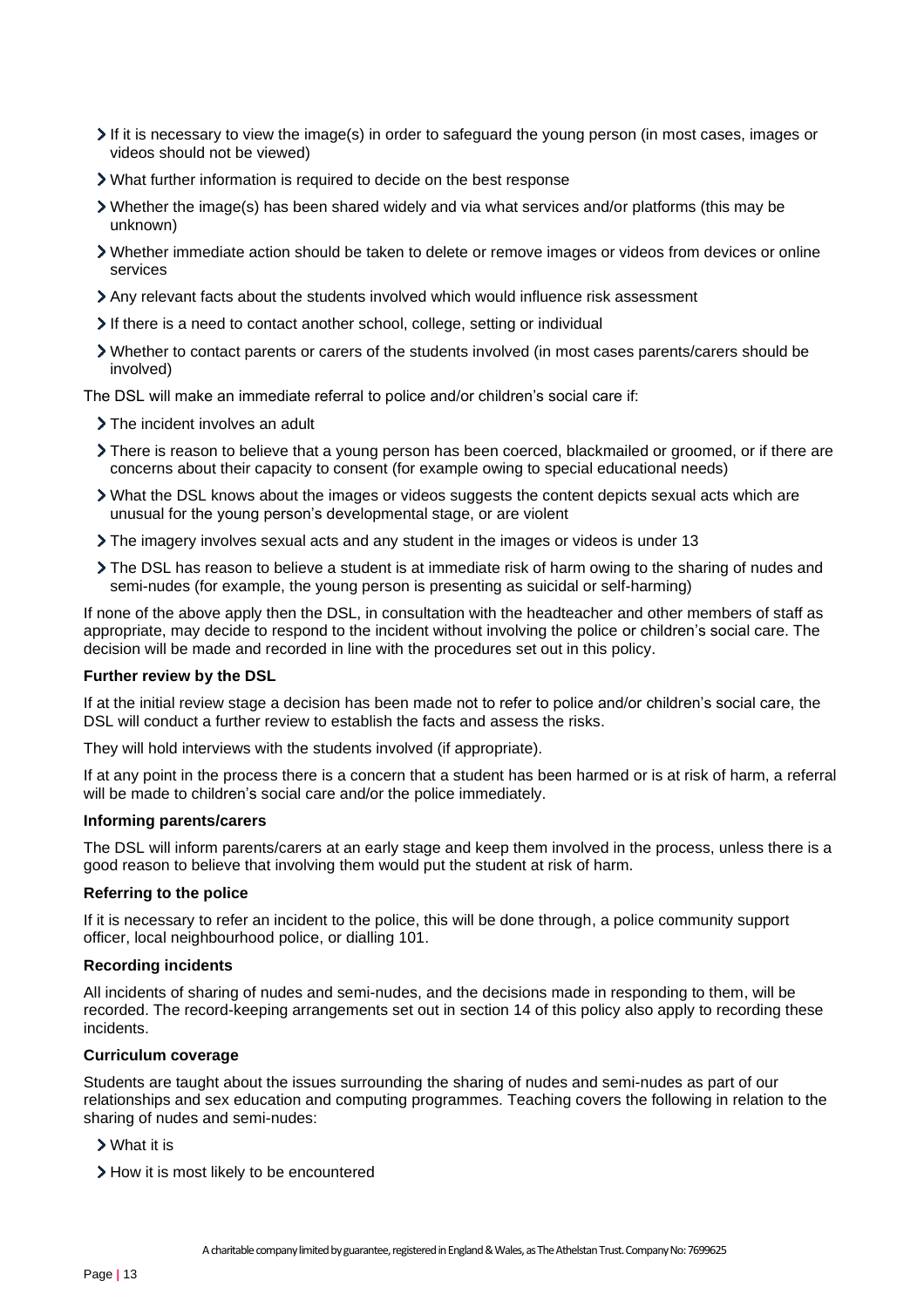- The consequences of requesting, forwarding or providing such images, including when it is and is not abusive and when it may be deemed as online sexual harassment
- Issues of legality
- The risk of damage to people's feelings and reputation

Students also learn the strategies and skills needed to manage:

- Specific requests or pressure to provide (or forward) such images
- > The receipt of such images

This policy on the sharing of nudes and semi-nudes is also shared with students so they are aware of the processes the school will follow in the event of an incident.

## **7.10 Reporting systems for our students**

Where there is a safeguarding concern, we will take the child's wishes and feelings into account when determining what action to take and what services to provide.

We recognise the importance of ensuring students feel safe and comfortable to come forward and report any concerns and/or allegations.

To achieve this, we will:

- > Put systems in place for students to confidently report abuse
- Ensure our reporting systems are well promoted, easily understood and easily accessible for students
- Make it clear to students that their concerns will be taken seriously, and that they can safely express their views and give feedback
- Our reporting systems for students include anonymous text numbers; open door access to tutors, subject teachers, pastoral support staff
- Students are made aware of the reporting systems and processes through discussion in your relationship and sex education curriculum, assemblies, in tutor time and by notices in schools
- Students are made to feel safe in submitting any concerns by reassurances provided following disclosures

## <span id="page-13-0"></span>**8. Online safety and the use of mobile technology**

We recognise the importance of safeguarding children from potentially harmful and inappropriate online material, and we understand that technology is a significant component in many safeguarding and wellbeing issues.

To address this, our trust aims to:

- Have robust processes in place to ensure the online safety of students, staff, volunteers and governors
- Protect and educate the whole school community in its safe and responsible use of technology, including mobile and smart technology (which we refer to as 'mobile phones')
- Set clear guidelines for the use of mobile phones for the whole school community
- Establish clear mechanisms to identify, intervene in and escalate any incidents or concerns, where appropriate

#### **The 4 key categories of risk**

Our approach to online safety is based on addressing the following categories of risk:

- **Content** being exposed to illegal, inappropriate or harmful content, such as pornography, fake news, racism, misogyny, self-harm, suicide, anti-Semitism, radicalisation and extremism
- **Contact** being subjected to harmful online interaction with other users, such as peer-to-peer pressure, commercial advertising and adults posing as children or young adults with the intention to groom or exploit them for sexual, criminal, financial or other purposes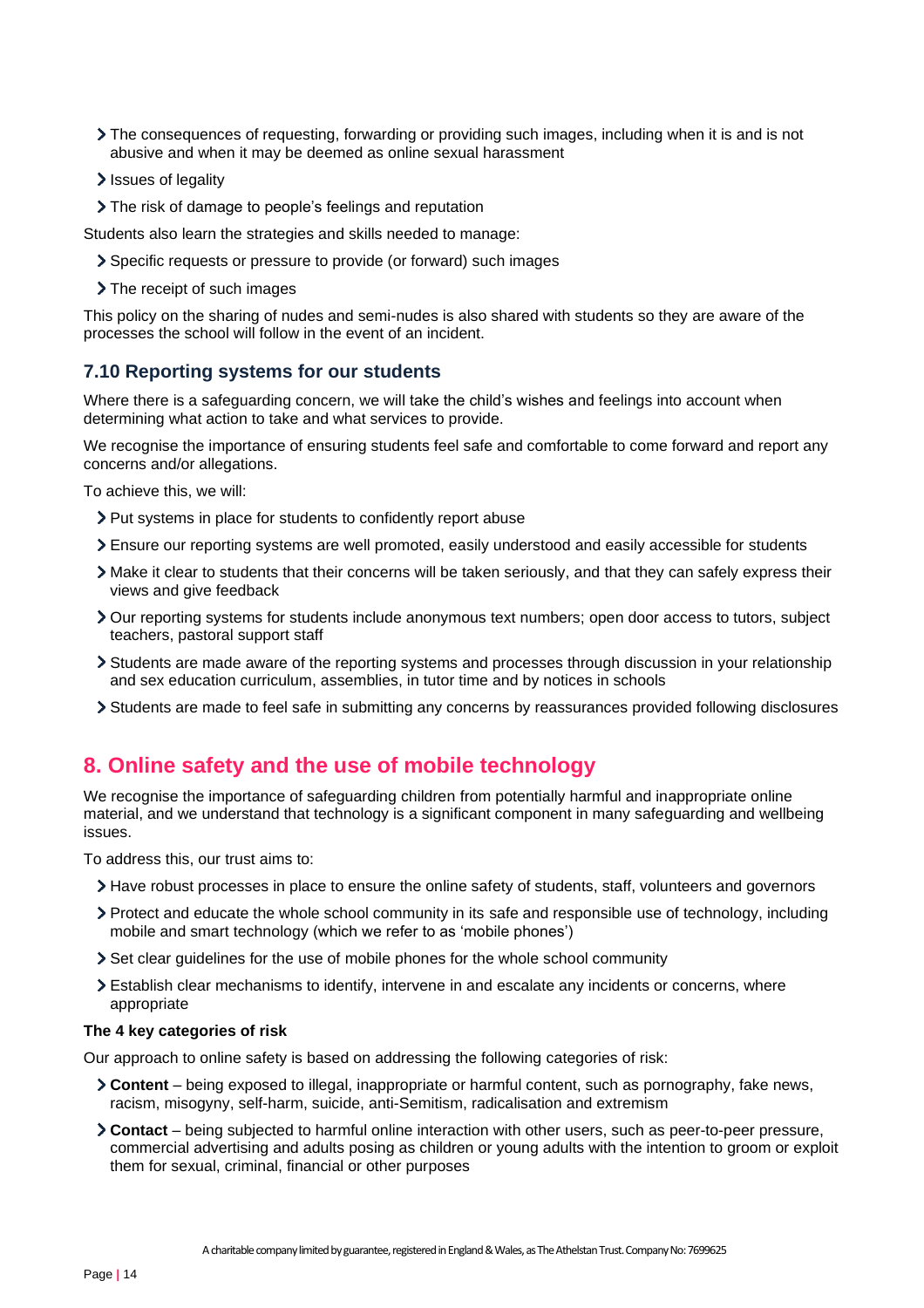- **Conduct** personal online behaviour that increases the likelihood of, or causes, harm, such as making, sending and receiving explicit images (e.g. consensual and non-consensual sharing of nudes and seminudes and/or pornography), sharing other explicit images and online bullying; and
- **Commerce** risks such as online gambling, inappropriate advertising, phishing and/or financial scams

#### **To meet our aims and address the risks above we will:**

Educate students about online safety as part of our curriculum. For example:

- o The safe use of social media, the internet and technology
- o Keeping personal information private
- o How to recognise unacceptable behaviour online
- o How to report any incidents of cyber-bullying, ensuring students are encouraged to do so, including where they are a witness rather than a victim
- Train staff, as part of their induction, on safe internet use and online safeguarding issues including cyberbullying and the risks of online radicalisation. All staff members will receive refresher training at least once each academic year
- Educate parents/carers about online safety via our website, communications sent directly to them and during parents' evenings. We will also share clear procedures with them so they know how to raise concerns about online safety
- Make sure staff are aware of any restrictions placed on them with regards to the use of their mobile phone and cameras, for example that:
	- o Staff are allowed to bring their personal phones to school for their own use, but will limit such use to non-contact time when students are not present
	- o Staff will not take pictures or recordings of students on their personal phones or cameras
- Make all students, parents/carers, staff, volunteers and governors aware that they are expected to sign an agreement regarding the acceptable use of the internet in school, use of the school's ICT systems and use of their mobile and smart technology
- Explain the sanctions we will use if a student is in breach of our policies on the acceptable use of the internet and mobile phones
- Make sure all staff, students and parents/carers are aware that staff have the power to search students' phones, as set out in the [DfE's guidance on searching, screening and confiscation](https://www.gov.uk/government/publications/searching-screening-and-confiscation)
- Put in place robust filtering and monitoring systems to limit children's exposure to the 4 key categories of risk (described above) from the school's IT systems
- Carry out an annual review of our approach to online safety, supported by an annual risk assessment that considers and reflects the risks faced by our school community

This section summarises our approach to online safety and mobile phone use. For comprehensive details about our school's policy on online safety and the use of mobile phones, please refer to our online safety policy and mobile phone policy, which you can find on our website.

## <span id="page-14-0"></span>**9. Notifying parents or carers**

Where appropriate, we will discuss any concerns about a child with the child's parents or carers. The DSL will normally do this in the event of a suspicion or disclosure.

Other staff will only talk to parents or carers about any such concerns following consultation with the DSL.

If we believe that notifying the parents or carers would increase the risk to the child, we will discuss this with the local authority children's social care team before doing so.

In the case of allegations of abuse made against other children, we will normally notify the parents or carers of all the children involved.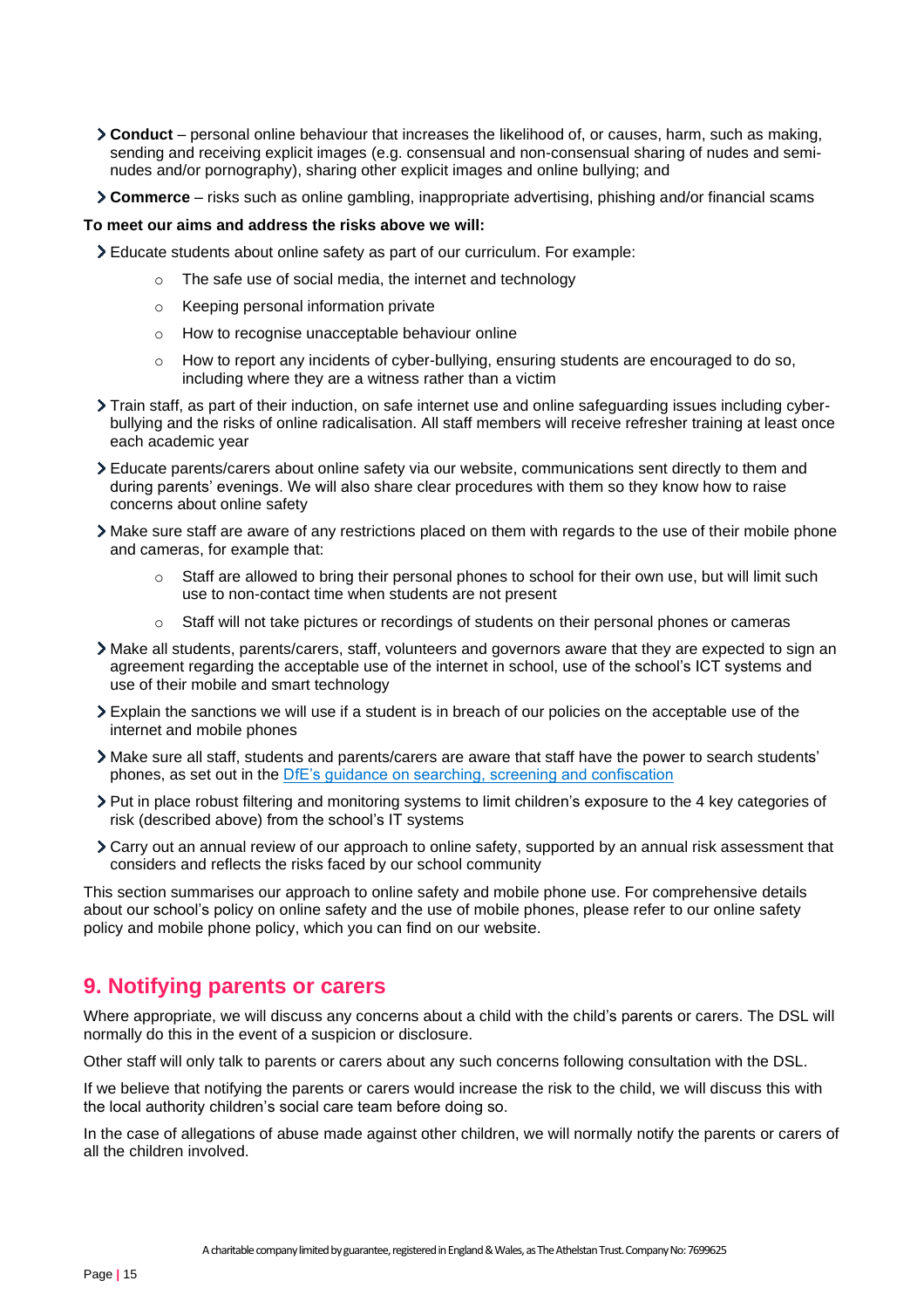## <span id="page-15-0"></span>**10. Students with special educational needs, disabilities or health issues**

We recognise that students with special educational needs (SEN) or disabilities or certain health conditions can face additional safeguarding challenges. Additional barriers can exist when recognising abuse and neglect in this group, including:

- Assumptions that indicators of possible abuse such as behaviour, mood and injury relate to the child's condition without further exploration
- Students being more prone to peer group isolation or bullying (including prejudice-based bullying) than other students
- The potential for students with SEN, disabilities or certain health conditions being disproportionally impacted by behaviours such as bullying, without outwardly showing any signs
- Communication barriers and difficulties in managing or reporting these challenges

We offer extra pastoral support for these students.

## <span id="page-15-1"></span>**11. Students with a social worker**

Students may need a social worker due to safeguarding or welfare needs. We recognise that a child's experiences of adversity and trauma can leave them vulnerable to further harm as well as potentially creating barriers to attendance, learning, behaviour and mental health.

The DSL and all members of staff will work with and support social workers to help protect vulnerable children.

Where we are aware that a student has a social worker, the DSL will always consider this fact to ensure any decisions are made in the best interests of the student's safety, welfare and educational outcomes. For example, it will inform decisions about:

- Responding to unauthorised absence or missing education where there are known safeguarding risks
- The provision of pastoral and/or academic support

## <span id="page-15-2"></span>**12. Looked-after and previously looked-after children**

We will ensure that staff have the skills, knowledge and understanding to keep looked-after children and previously looked-after children safe. In particular, we will ensure that:

- Appropriate staff have relevant information about children's looked after legal status, contact arrangements with birth parents or those with parental responsibility, and care arrangements
- The DSL has details of children's social workers and relevant virtual school heads

We have appointed a designated teacher, the DSL, who is responsible for promoting the educational achievement of looked-after children and previously looked-after children in line with [statutory guidance.](https://www.gov.uk/government/publications/designated-teacher-for-looked-after-children)

The designated teacher is appropriately trained and has the relevant qualifications and experience to perform the role.

As part of their role, the designated teacher will:

- Work closely with staff to ensure that any safeguarding concerns regarding looked-after and previously looked-after children are quickly and effectively responded to
- Work with virtual school heads to promote the educational achievement of looked-after and previously looked-after children, including discussing how student premium plus funding can be best used to support looked-after children and meet the needs identified in their personal education plans

## <span id="page-15-3"></span>**13. Complaints and concerns about school safeguarding policies**

## **13.1 Complaints against staff**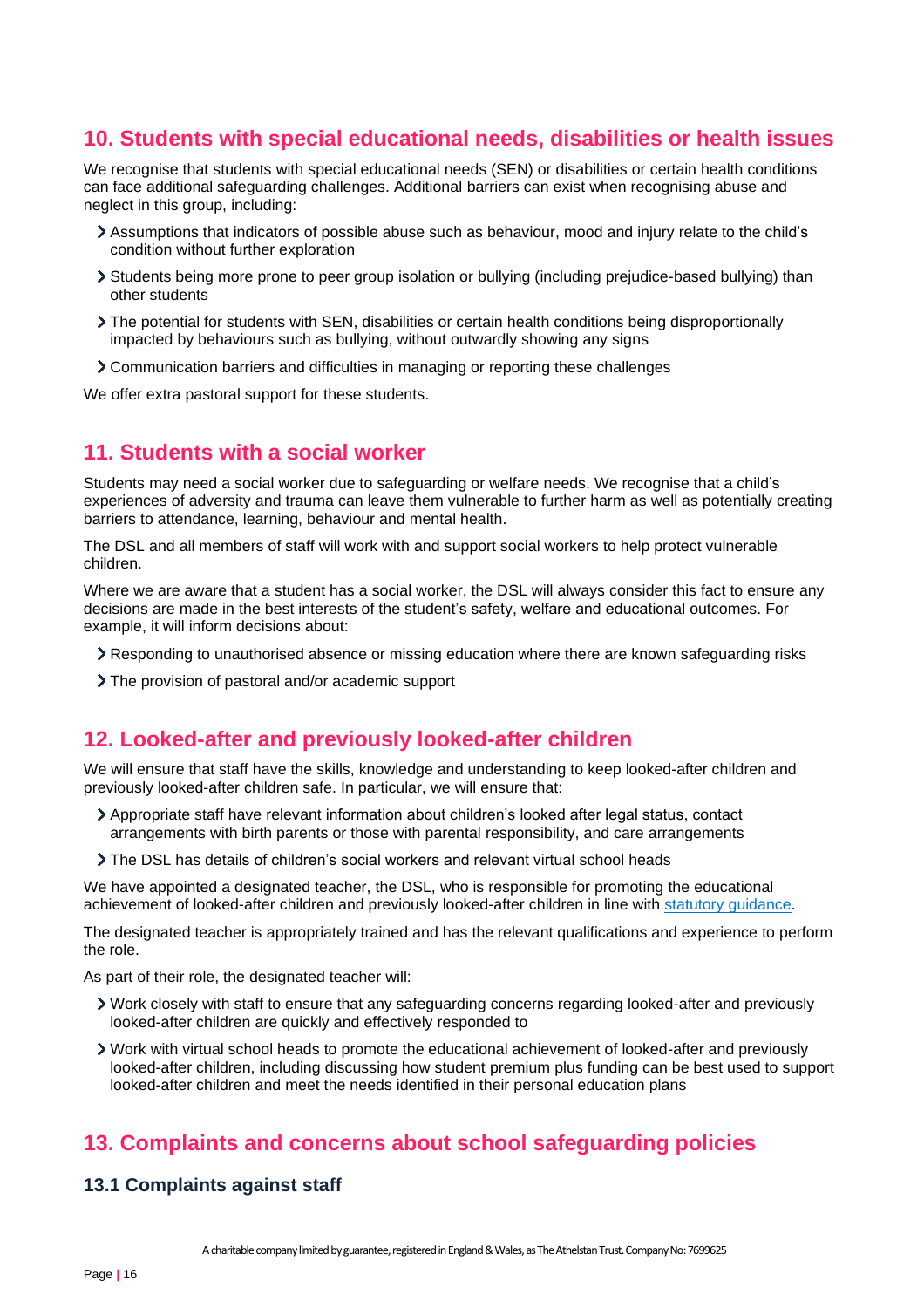Complaints against staff that are likely to require a child protection investigation will be handled in accordance with our procedures for dealing with allegations of abuse made against staff (see appendix 3).

### **13.2 Other complaints**

Safeguarding-related complaints of other types for example, those related to students or premises are dealt with via our Complaints Policy.

### **13.3 Whistle-blowing**

The Whistle-blowing policy that covers concerns regarding the way the school safeguards students – including poor or unsafe practice, or potential failures can be found on [The Trust website](https://theathelstantrust.org/wp-content/uploads/2021/06/Whistleblower-Policy-extracted-from-Employment-Manual.pdf)

## <span id="page-16-0"></span>**14. Record-keeping**

We will hold records in line with our records retention schedule.

All safeguarding concerns, discussions, decisions made and the reasons for those decisions, must be recorded in writing. If you are in any doubt about whether to record something, discuss it with the DSL.

Records will include:

- A clear and comprehensive summary of the concern
- Details of how the concern was followed up and resolved
- A note of any action taken, decisions reached and the outcome

Concerns and referrals will be kept in a separate child protection file for each child.

Any non-confidential records will be readily accessible and available. Confidential information and records will be held securely and only available to those who have a right or professional need to see them.

Safeguarding records relating to individual children will be retained for a reasonable period of time after they have left the school.

Safeguarding records which contain information about allegations of sexual abuse will be retained for the Independent Inquiry into Child Sexual Abuse (IICSA), for the term of the inquiry.

If a child for whom the school has, or has had, safeguarding concerns moves to another school, the DSL will ensure that their child protection file is forwarded promptly and securely, and separately from the main student file. In addition, if the concerns are significant or complex, and/or social services are involved, the DSL will speak to the DSL of the receiving school and provide information to enable them to have time to make any necessary preparations to ensure the safety of the child.

Our Safeguarding record - keeping arrangements are as follows:

- Paper Records are held in locked drawers in DSL offices and electronically via Edukey and CPOMs (all schools will use Edukey from November 2022)
- Information is kept in accordance with our Data Retention Policy
- Records are kept confidential when appropriate via password protected access for appropriate individuals

We share information with other agencies in line with our data protection policies.

In addition:

- Appendix 2 sets out our policy on record-keeping specifically with respect to recruitment and preappointment checks
- Appendix 3 sets out our policy on record-keeping with respect to allegations of abuse made against staff

## <span id="page-16-1"></span>**15. Training**

#### **15.1 All staff**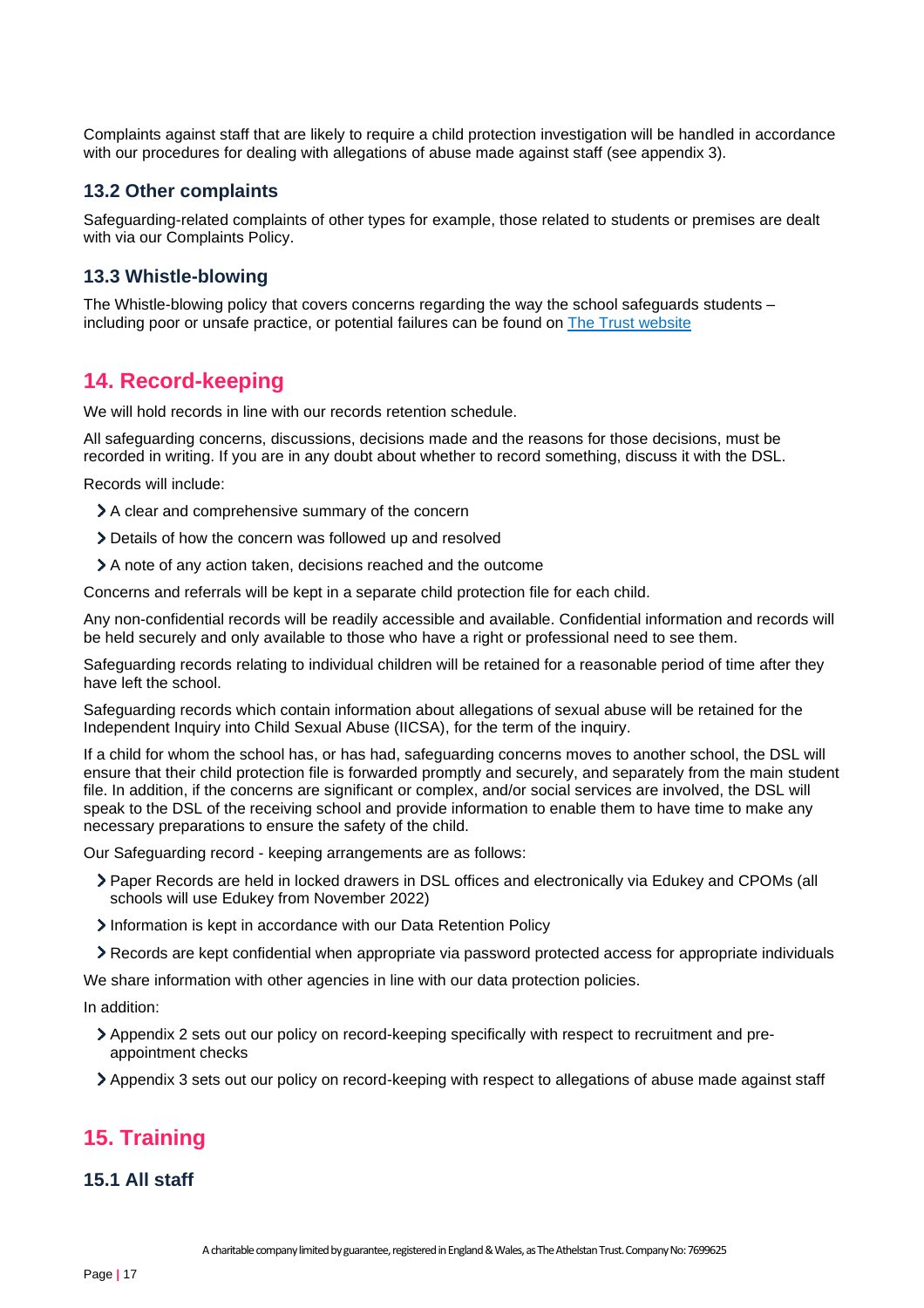All staff members will undertake safeguarding and child protection training at induction, including on whistleblowing procedures and online safety, to ensure they understand the school's safeguarding systems and their responsibilities, and can identify signs of possible abuse or neglect.

This training will be regularly updated and will:

- Be integrated, aligned and considered as part of the whole-school safeguarding approach and wider staff training, and curriculum planning
- > Be in line with advice from the 3 safeguarding partners
- Have regard to the Teachers' Standards to support the expectation that all teachers:
	- o Manage behaviour effectively to ensure a good and safe environment
	- o Have a clear understanding of the needs of all students

All staff will have training on the government's anti-radicalisation strategy, Prevent, to enable them to identify children at risk of being drawn into terrorism and to challenge extremist ideas.

Staff will also receive regular safeguarding and child protection updates, including on online safety, as required but at least annually (for example, through emails, e-bulletins and staff meetings).

Contractors who are provided through a private finance initiative (PFI) or similar contract will also receive safeguarding training.

Volunteers will receive appropriate training, if applicable.

## **15.2 The DSL and deputies**

The DSL and deputies will undertake child protection and safeguarding training at least every 2 years.

In addition, they will update their knowledge and skills at regular intervals and at least annually (for example, through e-bulletins, meeting other DSLs, or taking time to read and digest safeguarding developments).

They will also undertake Prevent awareness training.

## **15.3 Governors**

All governors receive training about safeguarding, to make sure they have the knowledge and information needed to perform their functions and understand their responsibilities.

As the chair of governors may be required to act as the 'case manager' in the event that an allegation of abuse is made against the headteacher, they receive training in managing allegations for this purpose.

## **15.4 Recruitment – interview panels**

At least one person conducting any interview for any post at the school will have undertaken safer recruitment training. This will cover, as a minimum, the contents of Keeping Children Safe in Education, and will be in line with local safeguarding procedures.

See appendix 2 of this policy for more information about our safer recruitment procedures.

## <span id="page-17-0"></span>**16. Monitoring arrangements**

This policy will be reviewed **annually** by the board of trustees. At every review, it will be approved by the full board.

## <span id="page-17-1"></span>**17. Links with other policies**

This policy links to the following policies and procedures:

- > Behaviour
- > Staff Code of conduct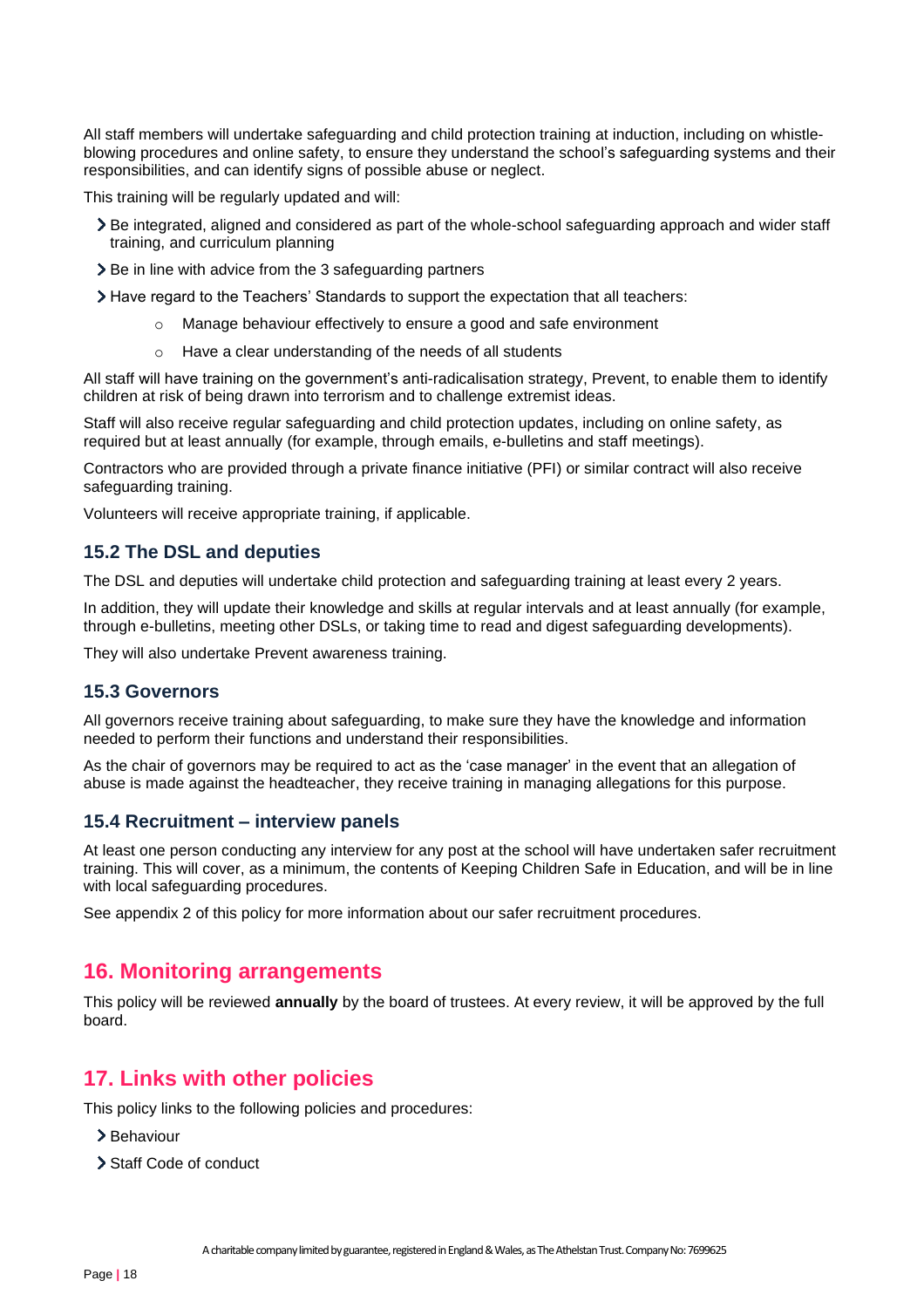- > Complaints
- > Health and safety
- > Attendance
- > Online safety
- Mobile phone use
- Whistleblowing
- > Anti Bullying
- > IT Acceptable Use
- Equality
- > Relationships and sex education
- Curriculum
- Designated teacher for looked-after and previously looked-after children
- > Privacy notices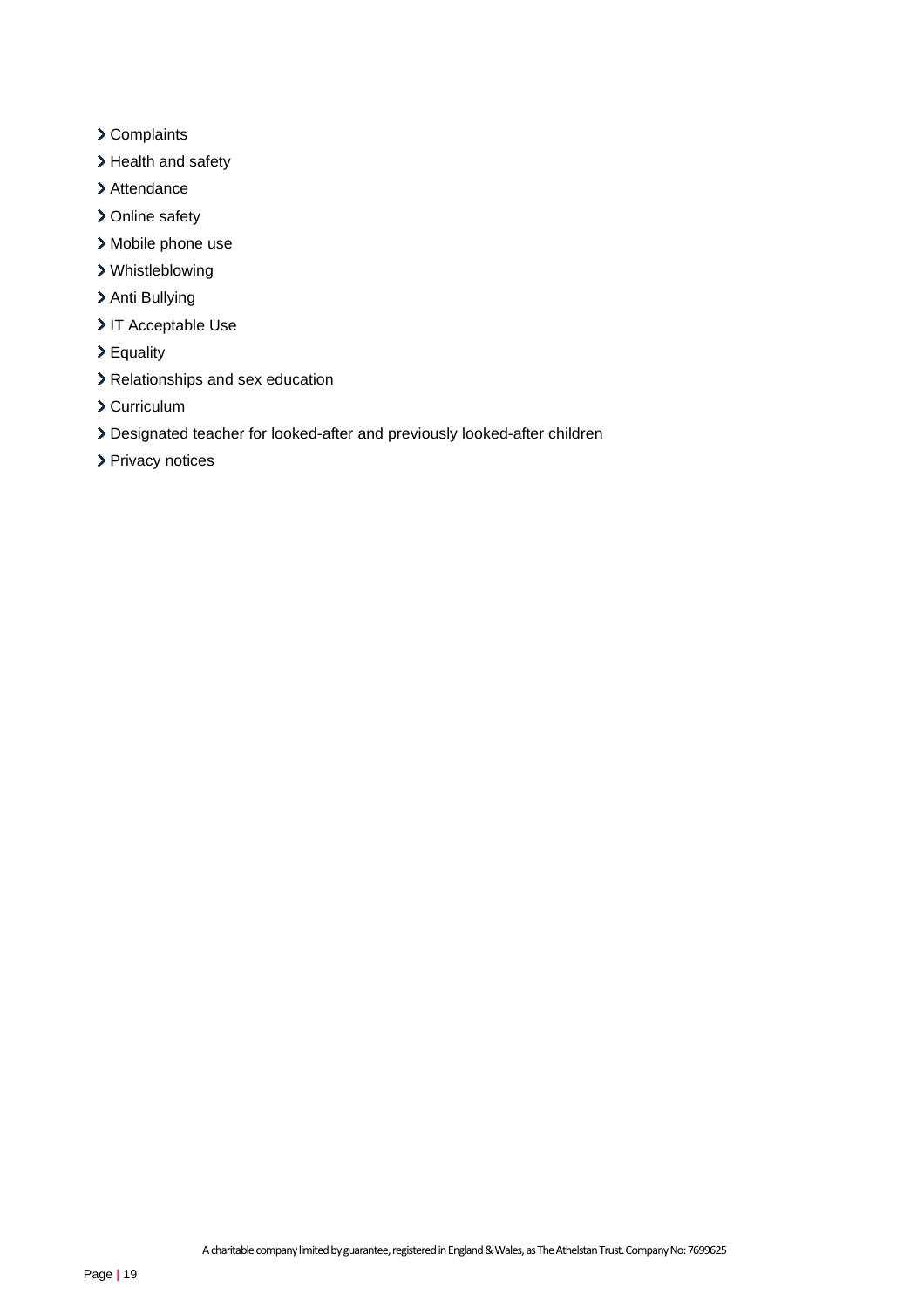#### **These appendices are based on the Department for Education's statutory guidance, Keeping Children Safe in Education.**

#### <span id="page-19-0"></span>**Appendix 1: types of abuse**

**Abuse**, including neglect, and safeguarding issues are rarely standalone events that can be covered by one definition or label. In most cases, multiple issues will overlap.

**Physical abuse** may involve hitting, shaking, throwing, poisoning, burning or scalding, drowning, suffocating or otherwise causing physical harm to a child. Physical harm may also be caused when a parent or carer fabricates the symptoms of, or deliberately induces, illness in a child.

**Emotional abuse** is the persistent emotional maltreatment of a child such as to cause severe and adverse effects on the child's emotional development. Some level of emotional abuse is involved in all types of maltreatment of a child, although it may occur alone.

Emotional abuse may involve:

- Conveying to a child that they are worthless or unloved, inadequate, or valued only insofar as they meet the needs of another person
- Not giving the child opportunities to express their views, deliberately silencing them or 'making fun' of what they say or how they communicate
- Age or developmentally inappropriate expectations being imposed on children. These may include interactions that are beyond a child's developmental capability, as well as overprotection and limitation of exploration and learning, or preventing the child participating in normal social interaction
- Seeing or hearing the ill-treatment of another
- Serious bullying (including cyber-bullying), causing children frequently to feel frightened or in danger, or the exploitation or corruption of children

**Sexual abuse** involves forcing or enticing a child or young person to take part in sexual activities, not necessarily involving a high level of violence, whether or not the child is aware of what is happening. The activities may involve:

- Physical contact, including assault by penetration (for example rape or oral sex) or non-penetrative acts such as masturbation, kissing, rubbing and touching outside of clothing
- Non-contact activities, such as involving children in looking at, or in the production of, sexual images, watching sexual activities, encouraging children to behave in sexually inappropriate ways, or grooming a child in preparation for abuse (including via the internet)

Sexual abuse is not solely perpetrated by adult males. Women can also commit acts of sexual abuse, as can other children.

**Neglect** is the persistent failure to meet a child's basic physical and/or psychological needs, likely to result in the serious impairment of the child's health or development. Neglect may occur during pregnancy as a result of maternal substance abuse.

Once a child is born, neglect may involve a parent or carer failing to:

- Provide adequate food, clothing and shelter (including exclusion from home or abandonment)
- Protect a child from physical and emotional harm or danger
- Ensure adequate supervision (including the use of inadequate care-givers)
- Ensure access to appropriate medical care or treatment

It may also include neglect of, or unresponsiveness to, a child's basic emotional needs.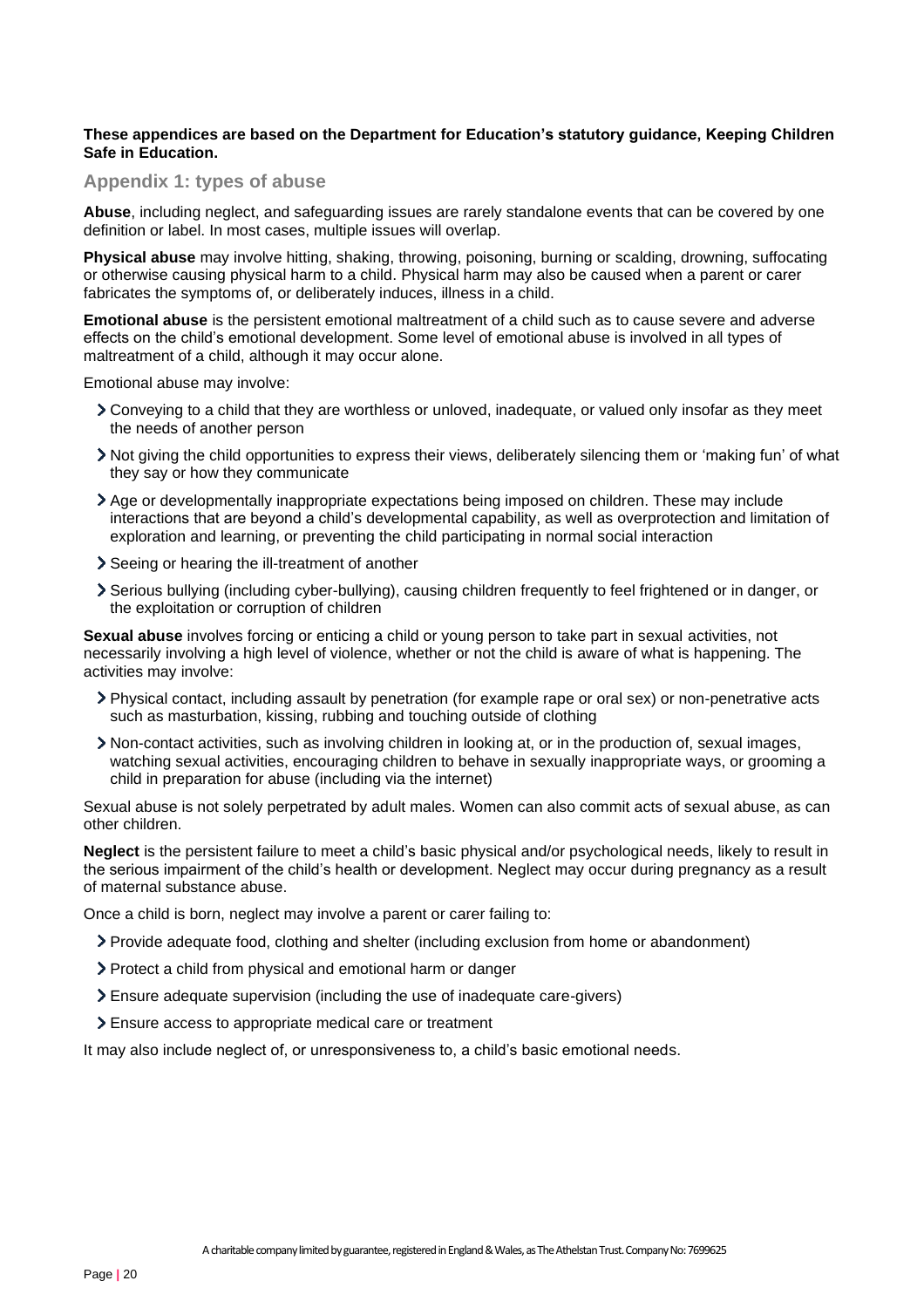## <span id="page-20-0"></span>**Appendix 2: safer recruitment and DBS checks – policy and procedures**

## **Recruitment and selection process**

To make sure we recruit suitable people, we will ensure that those involved in the recruitment and employment of staff to work with children have received appropriate safer recruitment training.

We have put the following steps in place during our recruitment and selection process to ensure we are committed to safeguarding and promoting the welfare of children.

### **Advertising**

When advertising roles, we will make clear:

- Our school's commitment to safeguarding and promoting the welfare of children
- > That safeguarding checks will be undertaken
- The safeguarding requirements and responsibilities of the role, such as the extent to which the role will involve contact with children
- Whether or not the role is exempt from the Rehabilitation of Offenders Act 1974 and the amendments to the Exceptions Order 1975, 2013 and 2020. If the role is exempt, certain spent convictions and cautions are 'protected', so they do not need to be disclosed, and if they are disclosed, we cannot take them into account

#### **Application forms**

Our application forms will:

- Include a statement saying that it is an offence to apply for the role if an applicant is barred from engaging in regulated activity relevant to children (where the role involves this type of regulated activity)
- Include a copy of, or link to, our child protection and safeguarding policy

#### **Shortlisting**

Our shortlisting process will involve at least 2 people and will:

- Consider any inconsistencies and look for gaps in employment and reasons given for them
- Explore all potential concerns

Once we have shortlisted candidates, we will ask shortlisted candidates to:

- Complete a self-declaration of their criminal record or any information that would make them unsuitable to work with children, so that they have the opportunity to share relevant information and discuss it at interview stage. The information we will ask for includes:
	- o If they have a criminal history
	- o Whether they are included on the barred list
	- o Whether they are prohibited from teaching
	- $\circ$  Information about any criminal offences committed in any country in line with the law as applicable in England and Wales
	- o Any relevant overseas information
- Sign a declaration confirming the information they have provided is true

#### **Seeking references and checking employment history**

We will obtain references before interview. Any concerns raised will be explored further with referees and taken up with the candidate at interview.

When seeking references we will:

- > Not accept open references
- Liaise directly with referees and verify any information contained within references with the referees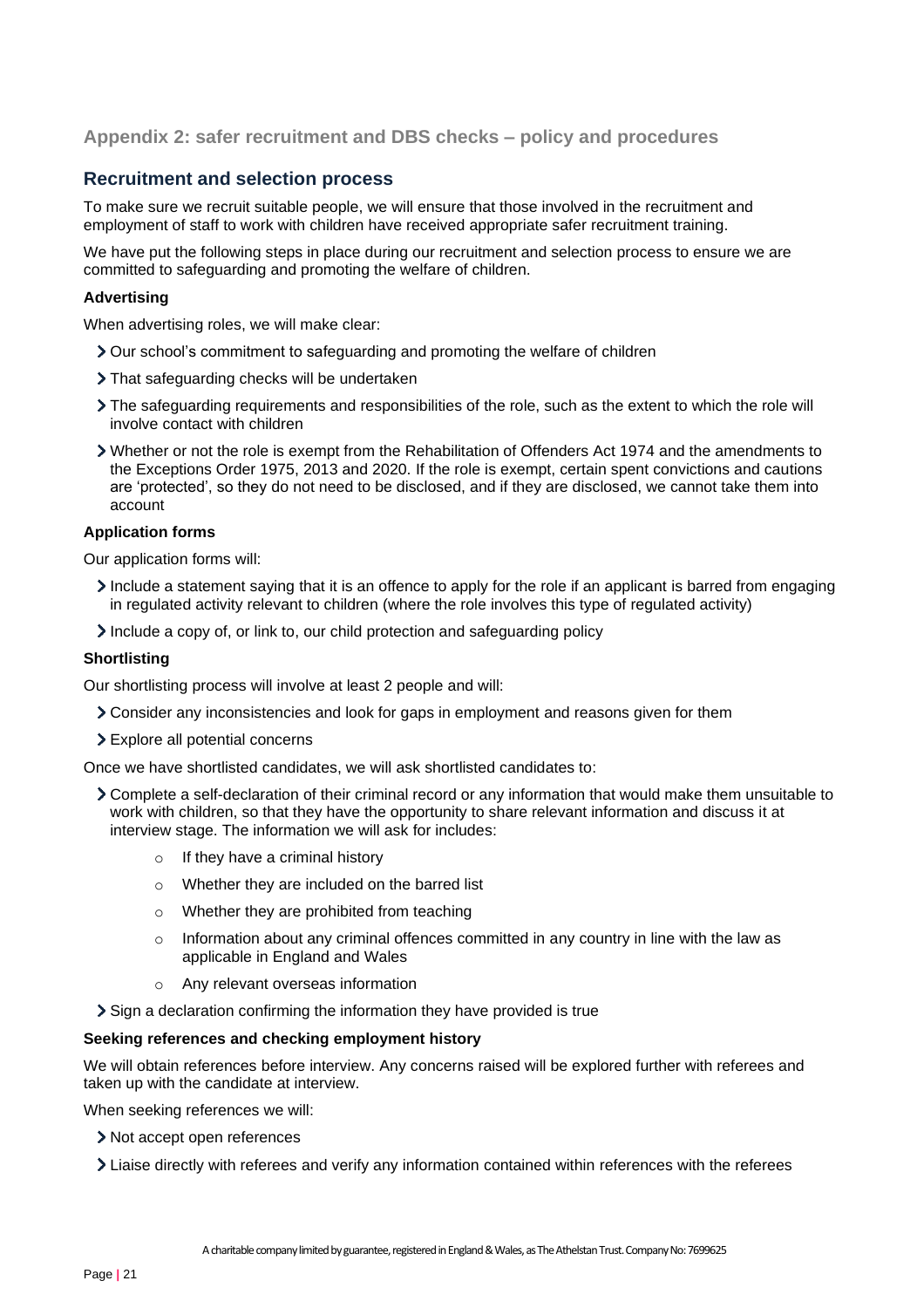- Ensure any references are from the candidate's current employer and completed by a senior person. Where the referee is school based, we will ask for the reference to be confirmed by the headteacher/principal as accurate in respect to disciplinary investigations
- Obtain verification of the candidate's most recent relevant period of employment if they are not currently employed
- Secure a reference from the relevant employer from the last time the candidate worked with children if they are not currently working with children
- Compare the information on the application form with that in the reference and take up any inconsistencies with the candidate
- Resolve any concerns before any appointment is confirmed

#### **Interview and selection**

When interviewing candidates, we will:

- Probe any gaps in employment, or where the candidate has changed employment or location frequently, and ask candidates to explain this
- Explore any potential areas of concern to determine the candidate's suitability to work with children
- Record all information considered and decisions made

## **Pre-appointment vetting checks**

We will record all information on the checks carried out in the school's single central record (SCR). Copies of these checks, where appropriate, will be held in individuals' personnel files. We follow requirements and best practice in retaining copies of these checks, as set out below.

#### **New staff**

All offers of appointment will be conditional until satisfactory completion of the necessary pre-employment checks. When appointing new staff, we will:

- Verify their identity
- Obtain (via the applicant) an enhanced DBS certificate, including barred list information for those who will be engaging in regulated activity (see definition below). We will obtain the certificate before, or as soon as practicable after, appointment, including when using the DBS update service. We will not keep a copy of the certificate for longer than 6 months, but when the copy is destroyed we may still keep a record of the fact that vetting took place, the result of the check and recruitment decision taken
- Obtain a separate barred list check if they will start work in regulated activity before the DBS certificate is available
- Verify their mental and physical fitness to carry out their work responsibilities
- Verify their right to work in the UK. We will keep a copy of this verification for the duration of the member of staff's employment and for 2 years afterwards
- Verify their professional qualifications, as appropriate
- Ensure they are not subject to a prohibition order if they are employed to be a teacher
- Carry out further additional checks, as appropriate, on candidates who have lived or worked outside of the UK. Where available, these will include:
	- $\circ$  For all staff, including teaching positions: [criminal records checks for overseas applicants](https://www.gov.uk/government/publications/criminal-records-checks-for-overseas-applicants)
	- o For teaching positions: obtaining a letter of professional standing from the professional regulating authority in the country where the applicant has worked
- Check that candidates taking up a management position\* are not subject to a prohibition from management (section 128) direction made by the secretary of state

\* Management positions are most likely to include, but are not limited to, headteachers, principals and deputy/assistant headteachers.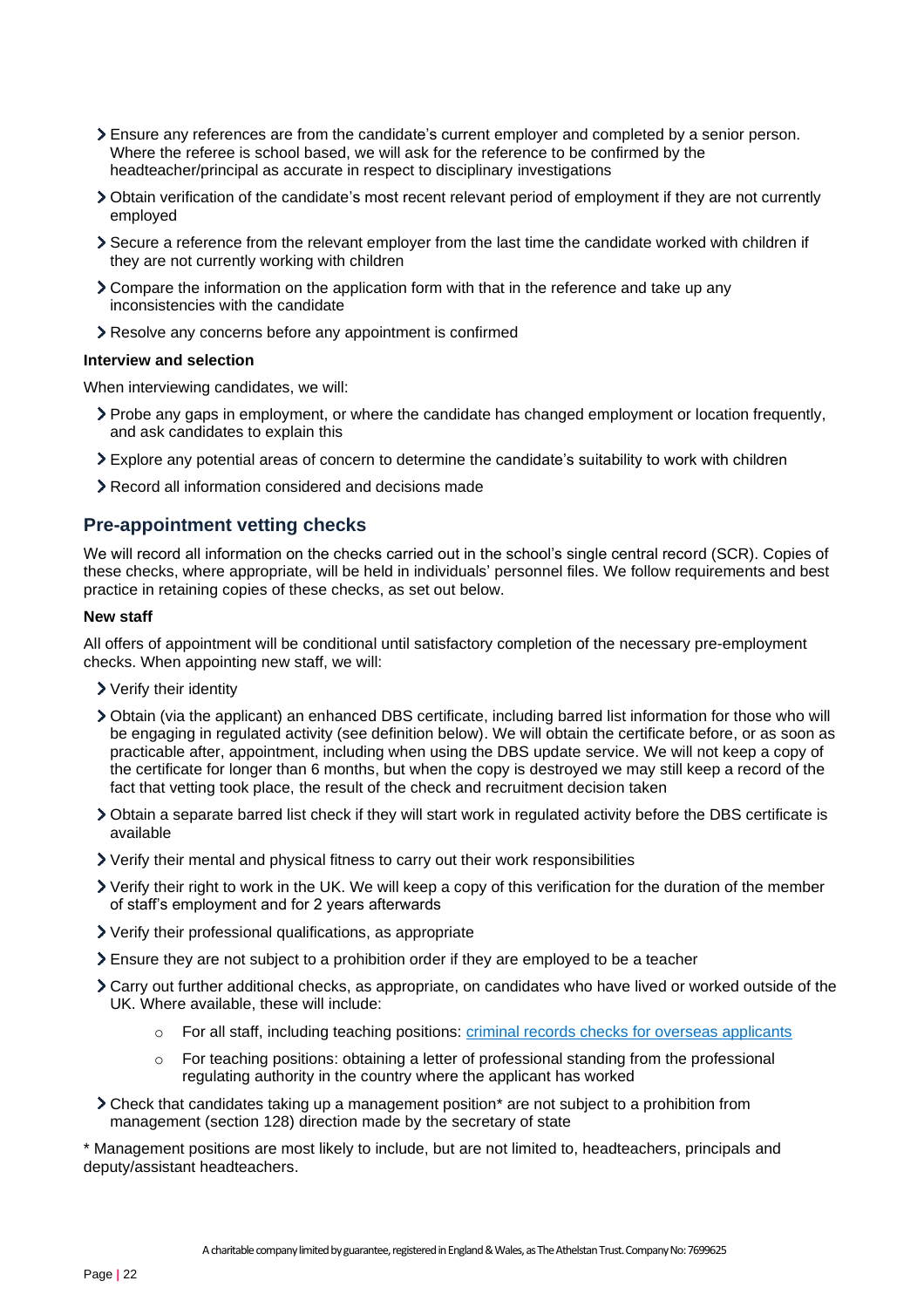**Regulated activity** means a person who will be:

- Responsible, on a regular basis in a school or college, for teaching, training, instructing, caring for or supervising children; or
- Carrying out paid, or unsupervised unpaid, work regularly in a school or college where that work provides an opportunity for contact with children; or
- Engaging in intimate or personal care or overnight activity, even if this happens only once and regardless of whether they are supervised or not

#### **Existing staff**

In certain circumstances we will carry out all the relevant checks on existing staff as if the individual was a new member of staff. These circumstances are when:

- There are concerns about an existing member of staff's suitability to work with children; or
- An individual moves from a post that is not regulated activity to one that is; or
- There has been a break in service of 12 weeks or more

We will refer to the DBS anyone who has harmed, or poses a risk of harm, to a child or vulnerable adult where:

- We believe the individual has engaged in [relevant conduct;](https://www.gov.uk/guidance/making-barring-referrals-to-the-dbs#relevant-conduct-in-relation-to-children) or
- We believe the individual has received a caution or conviction for a relevant (automatic barring either with or without the right to make representations) offence, under the [Safeguarding Vulnerable](http://www.legislation.gov.uk/uksi/2009/37/contents/made) Groups Act 2006 [\(Prescribed Criteria and Miscellaneous Provisions\) Regulations 2009;](http://www.legislation.gov.uk/uksi/2009/37/contents/made) or
- We believe the 'harm test' is satisfied in respect of the individual (i.e. they may harm a child or vulnerable adult or put them at risk of harm); and
- The individual has been removed from working in regulated activity (paid or unpaid) or would have been removed if they had not left

#### **Agency and third-party staff**

We will obtain written notification from any agency or third-party organisation that it has carried out the necessary safer recruitment checks that we would otherwise perform. We will also check that the person presenting themselves for work is the same person on whom the checks have been made.

#### **Contractors**

We will ensure that any contractor, or any employee of the contractor, who is to work at the school has had the appropriate level of DBS check (this includes contractors who are provided through a PFI or similar contract). This will be:

- An enhanced DBS check with barred list information for contractors engaging in regulated activity
- An enhanced DBS check, not including barred list information, for all other contractors who are not in regulated activity but whose work provides them with an opportunity for regular contact with children

We will obtain the DBS check for self-employed contractors.

We will not keep copies of such checks for longer than 6 months.

Contractors who have not had any checks will not be allowed to work unsupervised or engage in regulated activity under any circumstances.

We will check the identity of all contractors and their staff on arrival at the school.

#### **Trainee/student teachers**

Where applicants for initial teacher training are salaried by us, we will ensure that all necessary checks are carried out.

Where trainee teachers are fee-funded, we will obtain written confirmation from the training provider that necessary checks have been carried out and that the trainee has been judged by the provider to be suitable to work with children.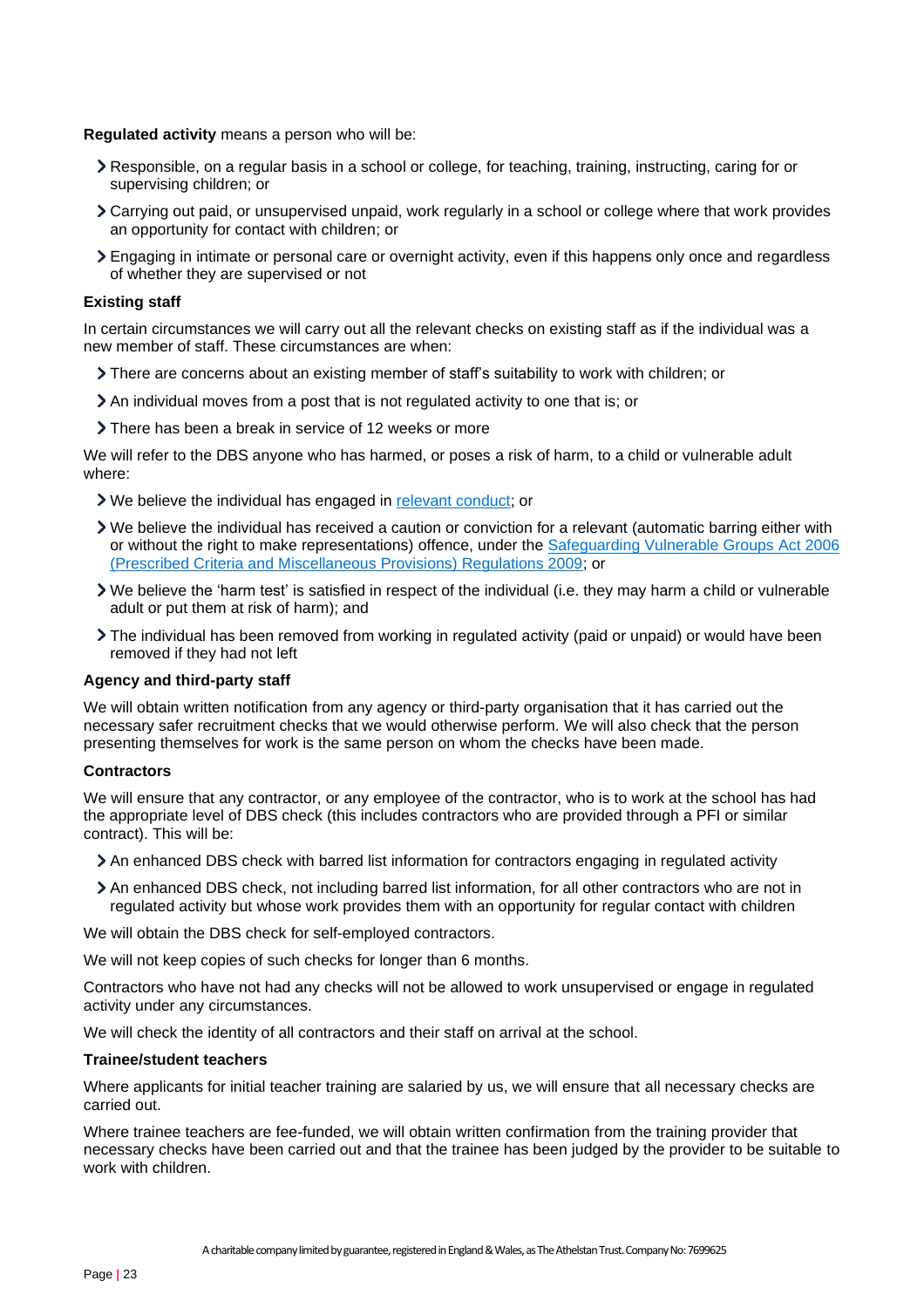#### **Volunteers**

We will:

- Never leave an unchecked volunteer unsupervised or allow them to work in regulated activity
- Obtain an enhanced DBS check with barred list information for all volunteers who are new to working in regulated activity
- Carry out a risk assessment when deciding whether to seek an enhanced DBS check without barred list information for any volunteers not engaging in regulated activity. We will retain a record of this risk assessment

#### **Trustees, Members and Local Governors**

All trustees, members and local governors will have an enhanced DBS check without barred list information.

They will have an enhanced DBS check with barred list information if working in regulated activity.

The chair of the board of trustees will have their DBS check countersigned by the secretary of state.

All , trustees, local governors and members will also have the following checks:

A section 128 check (to check prohibition on participation in management under section 128 of the [Education and Skills Act 2008\)](https://www.legislation.gov.uk/ukpga/2008/25/section/128). [Section 128 checks are only required for local governors if they have retained or been delegated any management responsibilities.]

#### > Identity

- $\triangleright$  Right to work in the UK
- Other checks deemed necessary if they have lived or worked outside the UK

#### **Staff working in alternative provision settings**

Where we place a student with an alternative provision provider, we obtain written confirmation from the provider that they have carried out the appropriate safeguarding checks on individuals working there that we would otherwise perform.

#### **Adults who supervise students on work experience**

When organising work experience, we will ensure that policies and procedures are in place to protect children from harm.

We will also consider whether it is necessary for barred list checks to be carried out on the individuals who supervise a student under 16 on work experience. This will depend on the specific circumstances of the work experience, including the nature of the supervision, the frequency of the activity being supervised, and whether the work is regulated activity.

#### **Students staying with host families**

Where the school makes arrangements for students to be provided with care and accommodation by a host family to which they are not related (for example, during a foreign exchange visit), we will request enhanced DBS checks with barred list information on those people.

Where the school is organising such hosting arrangements overseas and host families cannot be checked in the same way, we will work with our partner schools abroad to ensure that similar assurances are undertaken prior to the visit.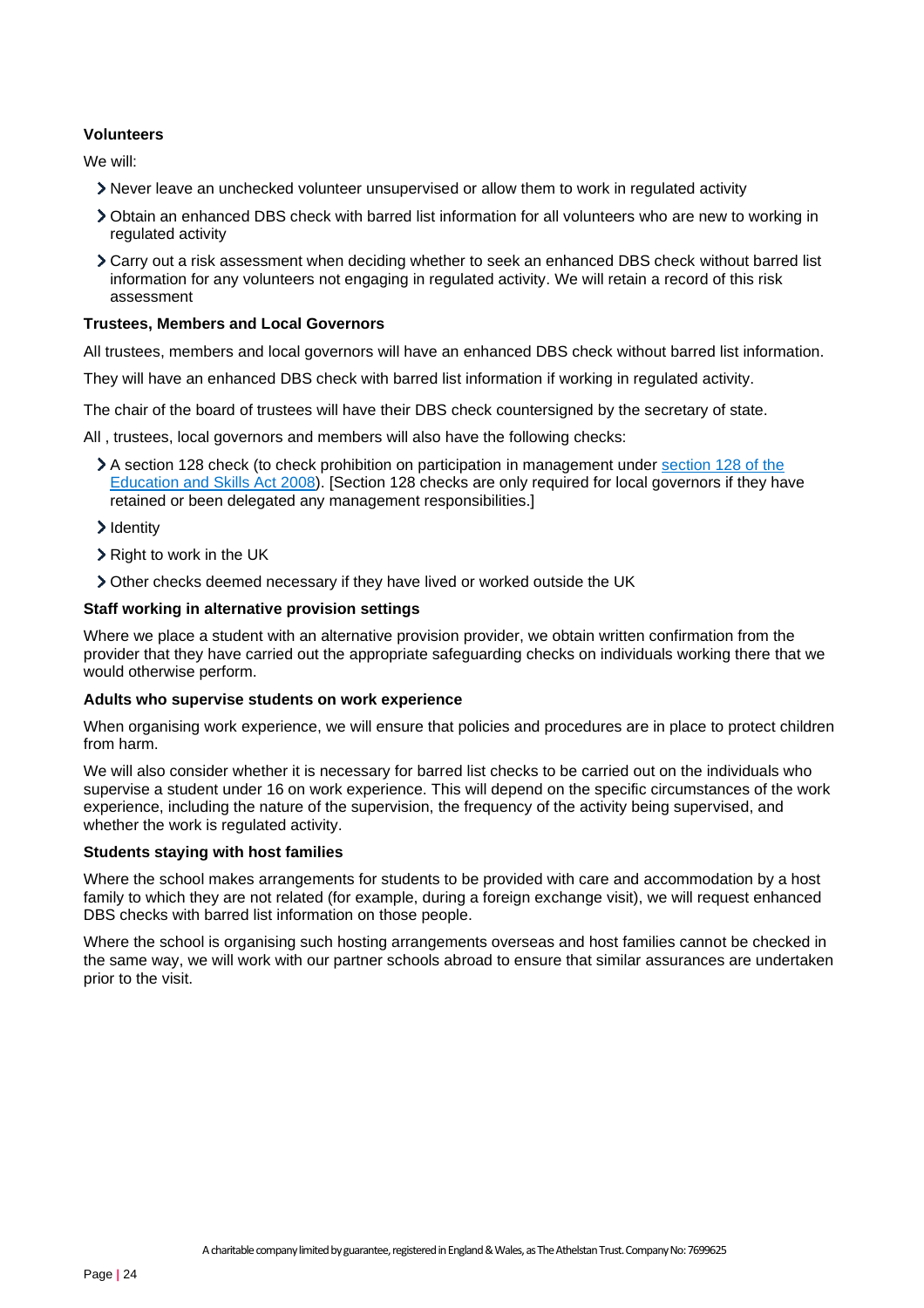## <span id="page-24-0"></span>**Appendix 3: allegations of abuse made against staff**

## **Section 1: allegations that may meet the harms threshold**

This section applies to all cases in which it is alleged that a current member of staff, including a supply teacher, volunteer or contractor, has:

- Behaved in a way that has harmed a child, or may have harmed a child, and/or
- Possibly committed a criminal offence against or related to a child, and/or
- Behaved towards a child or children in a way that indicates he or she may pose a risk of harm to children, and/or
- $\geq$  Behaved or may have behaved in a way that indicates they may not be suitable to work with children this includes behaviour taking place both inside and outside of school

We will deal with any allegation of abuse quickly, in a fair and consistent way that provides effective child protection while also supporting the individual who is the subject of the allegation.

A 'case manager' will lead any investigation. This will be the headteacher, or the chair of governors<sup>1</sup> where the headteacher is the subject of the allegation. The case manager will be identified at the earliest opportunity.

Our procedures for dealing with allegations will be applied with common sense and judgement.

## **Suspension of the accused until the case is resolved**

Suspension of the accused will not be the default position, and will only be considered in cases where there is reason to suspect that a child or other children is/are at risk of harm, or the case is so serious that there might be grounds for dismissal. In such cases, we will only suspend an individual if we have considered all other options available and there is no reasonable alternative.

Based on an assessment of risk, we will consider alternatives such as:

- Redeployment within the school so that the individual does not have direct contact with the child or children concerned
- Providing an assistant to be present when the individual has contact with children
- Redeploying the individual to alternative work in the school so that they do not have unsupervised access to children
- Moving the child or children to classes where they will not come into contact with the individual, making it clear that this is not a punishment and parents/carers have been consulted
- Temporarily redeploying the individual to another role in a different location, for example to an alternative school or other work for the academy trust

If in doubt, the case manager will seek views from the school's personnel adviser and the designated officer at the local authority, as well as the police and children's social care where they have been involved.

## **Definitions for outcomes of allegation investigations**

- **Substantiated:** there is sufficient evidence to prove the allegation
- **Malicious:** there is sufficient evidence to disprove the allegation and there has been a deliberate act to deceive, or to cause harm to the subject of the allegation
- **False:** there is sufficient evidence to disprove the allegation
- **Unsubstantiated:** there is insufficient evidence to either prove or disprove the allegation (this does not imply guilt or innocence)
- **Unfounded**: to reflect cases where there is no evidence or proper basis which supports the allegation being made

## **Procedure for dealing with allegations**

In the event of an allegation that meets the criteria above, the case manager will take the following steps: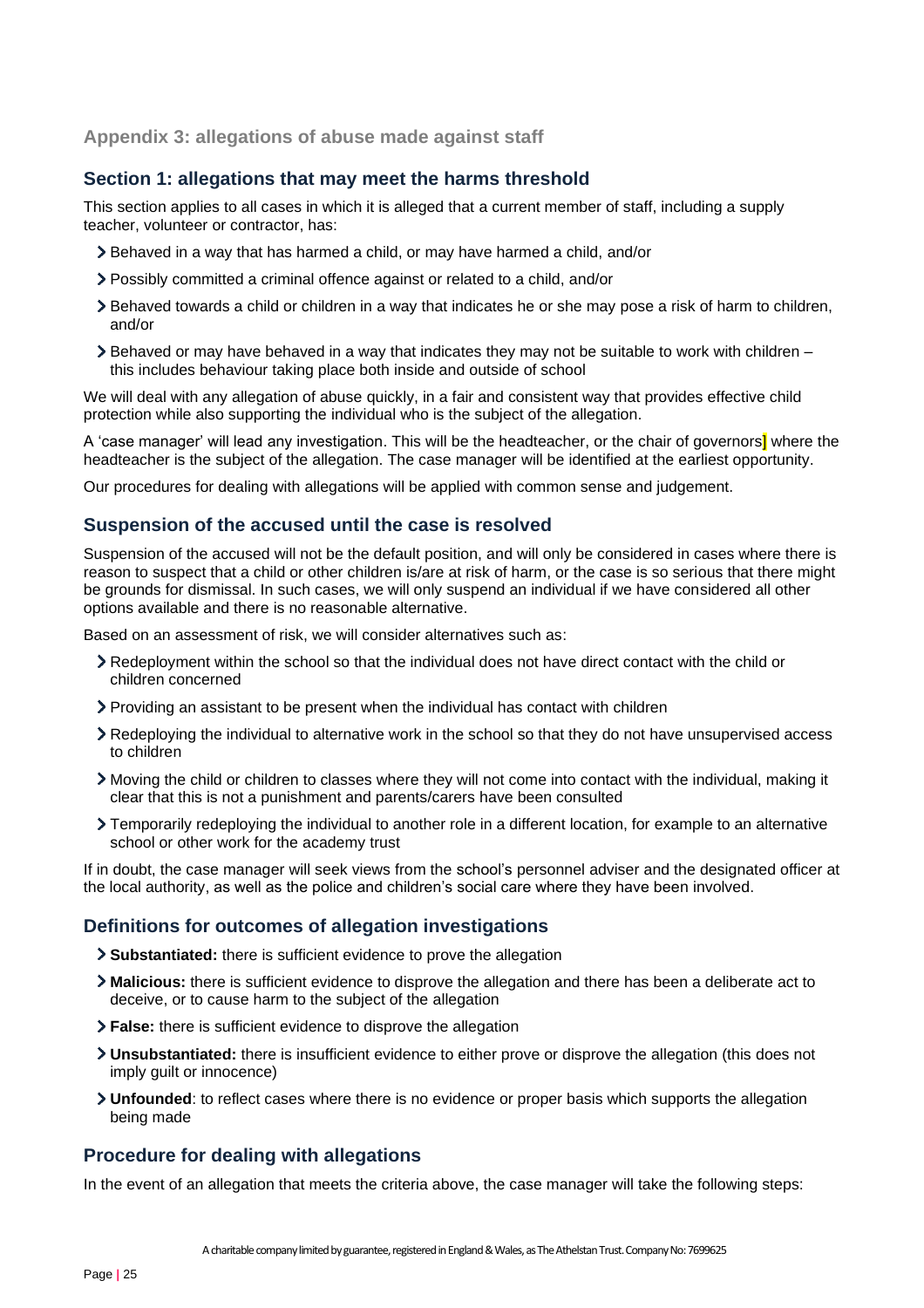- Conduct basic enquiries in line with local procedures to establish the facts to help determine whether there is any foundation to the allegation before carrying on with the steps below
- Discuss the allegation with the designated officer at the local authority. This is to consider the nature, content and context of the allegation and agree a course of action, including whether further enquiries are necessary to enable a decision on how to proceed, and whether it is necessary to involve the police and/or children's social care services. (The case manager may, on occasion, consider it necessary to involve the police *before* consulting the designated officer – for example, if the accused individual is deemed to be an immediate risk to children or there is evidence of a possible criminal offence. In such cases, the case manager will notify the designated officer as soon as practicably possible after contacting the police)
- Inform the accused individual of the concerns or allegations and likely course of action as soon as possible after speaking to the designated officer (and the police or children's social care services, where necessary). Where the police and/or children's social care services are involved, the case manager will only share such information with the individual as has been agreed with those agencies
- Where appropriate (in the circumstances described above), carefully consider whether suspension of the individual from contact with children at the school is justified or whether alternative arrangements such as those outlined above can be put in place. Advice will be sought from the designated officer, police and/or children's social care services, as appropriate
- Where the case manager is concerned about the welfare of other children in the community or the individual's family, they will discuss these concerns with the DSL and make a risk assessment of the situation. If necessary, the DSL may make a referral to children's social care
- **If immediate suspension is considered necessary**, agree and record the rationale for this with the designated officer. The record will include information about the alternatives to suspension that have been considered, and why they were rejected. Written confirmation of the suspension will be provided to the individual facing the allegation or concern within 1 working day, and the individual will be given a named contact at the school and their contact details
- **If it is decided that no further action is to be taken** in regard to the subject of the allegation or concern, record this decision and the justification for it and agree with the designated officer what information should be put in writing to the individual and by whom, as well as what action should follow both in respect of the individual and those who made the initial allegation
- **If it is decided that further action is needed**, take steps as agreed with the designated officer to initiate the appropriate action in school and/or liaise with the police and/or children's social care services as appropriate
- Provide effective support for the individual facing the allegation or concern, including appointing a named representative to keep them informed of the progress of the case and considering what other support is appropriate. Individuals can seek advice and support from trade union representatives and staff governors. The Trust Employee Assistance Programme is also available to all staff for welfare counselling.
- Inform the parents or carers of the child/children involved about the allegation as soon as possible if they do not already know (following agreement with children's social care services and/or the police, if applicable). The case manager will also inform the parents or carers of the requirement to maintain confidentiality about any allegations made against teachers (where this applies) while investigations are ongoing. Any parent or carer who wishes to have the confidentiality restrictions removed in respect of a teacher will be advised to seek legal advice
- Keep the parents or carers of the child/children involved informed of the progress of the case (only in relation to their child – no information will be shared regarding the staff member)
- Make a referral to the DBS where it is thought that the individual facing the allegation or concern has engaged in conduct that harmed or is likely to harm a child, or if the individual otherwise poses a risk of harm to a child

If the school is made aware that the secretary of state has made an interim prohibition order in respect of an individual, we will immediately suspend that individual from teaching, pending the findings of the investigation by the Teaching Regulation Agency.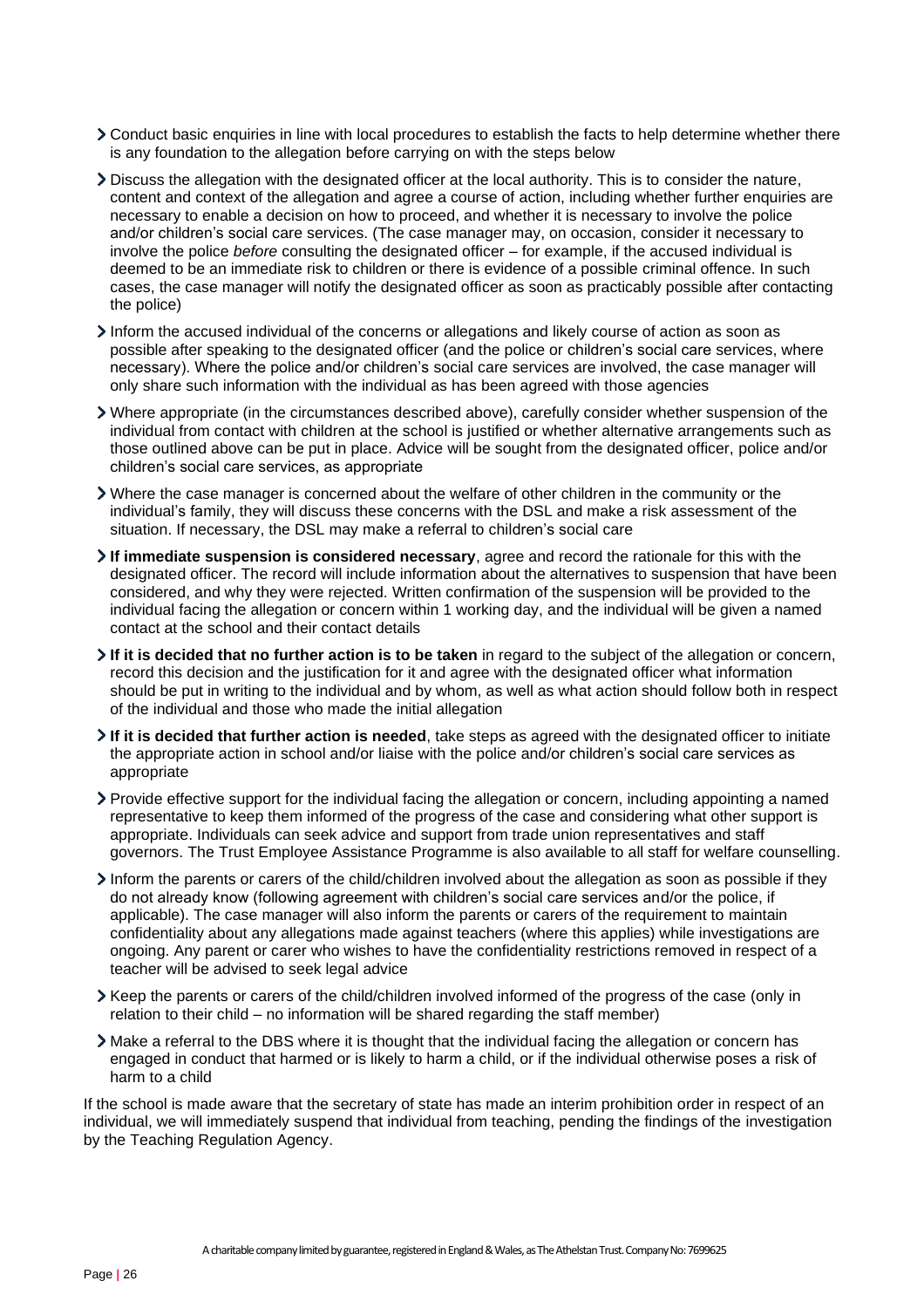Where the police are involved, wherever possible the school will ask the police at the start of the investigation to obtain consent from the individuals involved to share their statements and evidence for use in the school's disciplinary process, should this be required at a later point.

#### **Additional considerations for supply teachers and all contracted staff**

If there are concerns or an allegation is made against someone not directly employed by the school, such as a supply teacher or contracted staff member provided by an agency, we will take the actions below in addition to our standard procedures.

- We will not decide to stop using an individual due to safeguarding concerns without finding out the facts and liaising with our LADO to determine a suitable outcome
- The governing board will discuss with the agency whether it is appropriate to suspend the individual, or redeploy them to another part of the school, while the school carries out the investigation
- We will involve the agency fully, but the school will take the lead in collecting the necessary information and providing it to the LADO as required
- We will address issues such as information sharing, to ensure any previous concerns or allegations known to the agency are taken into account (we will do this, for example, as part of the allegations management meeting or by liaising directly with the agency where necessary)

When using an agency, we will inform them of our process for managing allegations, and keep them updated about our policies as necessary, and will invite the agency's HR manager or equivalent to meetings as appropriate.

## **Timescales**

We will deal with all allegations as quickly and effectively as possible and will endeavour to comply with the following timescales, where reasonably practicable:

- Any cases where it is clear immediately that the allegation is unsubstantiated or malicious should be resolved within 1 week
- If the nature of an allegation does not require formal disciplinary action, appropriate action should be taken within 3 working days
- If a disciplinary hearing is required and can be held without further investigation, this should be held within 15 working days

However, these are objectives only and where they are not met, we will endeavour to take the required action as soon as possible thereafter.

## **Specific actions**

#### **Action following a criminal investigation or prosecution**

The case manager will discuss with the local authority's designated officer whether any further action, including disciplinary action, is appropriate and, if so, how to proceed, taking into account information provided by the police and/or children's social care services.

#### **Conclusion of a case where the allegation is substantiated**

If the allegation is substantiated and the individual is dismissed or the school ceases to use their services, or the individual resigns or otherwise ceases to provide their services, the school will make a referral to the DBS for consideration of whether inclusion on the barred lists is required.

If the individual concerned is a member of teaching staff, the school will consider whether to refer the matter to the Teaching Regulation Agency to consider prohibiting the individual from teaching.

#### **Individuals returning to work after suspension**

If it is decided on the conclusion of a case that an individual who has been suspended can return to work, the case manager will consider how best to facilitate this.

The case manager will also consider how best to manage the individual's contact with the child or children who made the allegation, if they are still attending the school.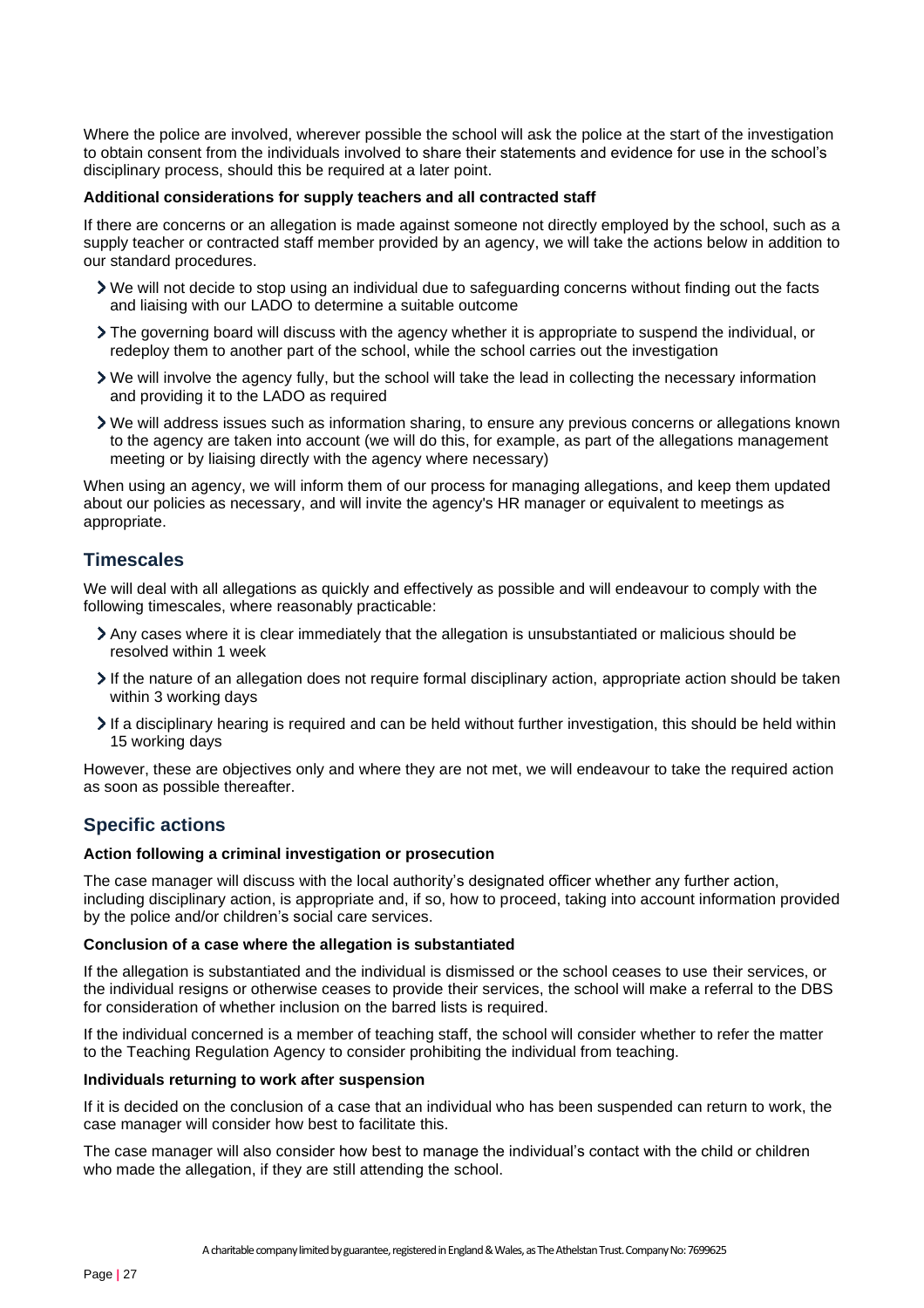#### **Unsubstantiated, unfounded, false or malicious reports**

If a report is:

- Determined to be unsubstantiated, unfounded, false or malicious, the DSL will consider the appropriate next steps. If they consider that the child and/or person who made the allegation is in need of help, or the allegation may have been a cry for help, a referral to children's social care may be appropriate
- Shown to be deliberately invented, or malicious, the school will consider whether any disciplinary action is appropriate against the individual(s) who made it

#### **Unsubstantiated, unfounded, false or malicious allegations**

If an allegation is:

- Determined to be unsubstantiated, unfounded, false or malicious, the LADO and case manager will consider the appropriate next steps. If they consider that the child and/or person who made the allegation is in need of help, or the allegation may have been a cry for help, a referral to children's social care may be appropriate
- Shown to be deliberately invented, or malicious, the school will consider whether any disciplinary action is appropriate against the individual(s) who made it

## **Confidentiality and information sharing**

The school will make every effort to maintain confidentiality and guard against unwanted publicity while an allegation is being investigated or considered.

The case manager will take advice from the LADO, police and children's social care services, as appropriate, to agree:

- Who needs to know about the allegation and what information can be shared
- How to manage speculation, leaks and gossip, including how to make parents or carers of a child/children involved aware of their obligations with respect to confidentiality
- What, if any, information can be reasonably given to the wider community to reduce speculation
- How to manage press interest if, and when, it arises

## **Record-keeping**

The case manager will maintain clear records about any case where the allegation or concern meets the criteria above and store them on the individual's confidential personnel file for the duration of the case.

The records of any allegation that, following an investigation, is found to be malicious or false will be deleted from the individual's personnel file (unless the individual consents for the records to be retained on the file).

For all other allegations (which are not found to be malicious or false), the following information will be kept on the file of the individual concerned:

- A clear and comprehensive summary of the allegation
- Details of how the allegation was followed up and resolved
- Notes of any action taken, decisions reached and the outcome
- A declaration on whether the information will be referred to in any future reference

In these cases, the school will provide a copy to the individual, in agreement with children's social care or the police as appropriate.

Where records contain information about allegations of sexual abuse, we will preserve these for the Independent Inquiry into Child Sexual Abuse (IICSA), for the term of the inquiry. We will retain all other records at least until the individual has reached normal pension age, or for 10 years from the date of the allegation if that is longer.

#### **References**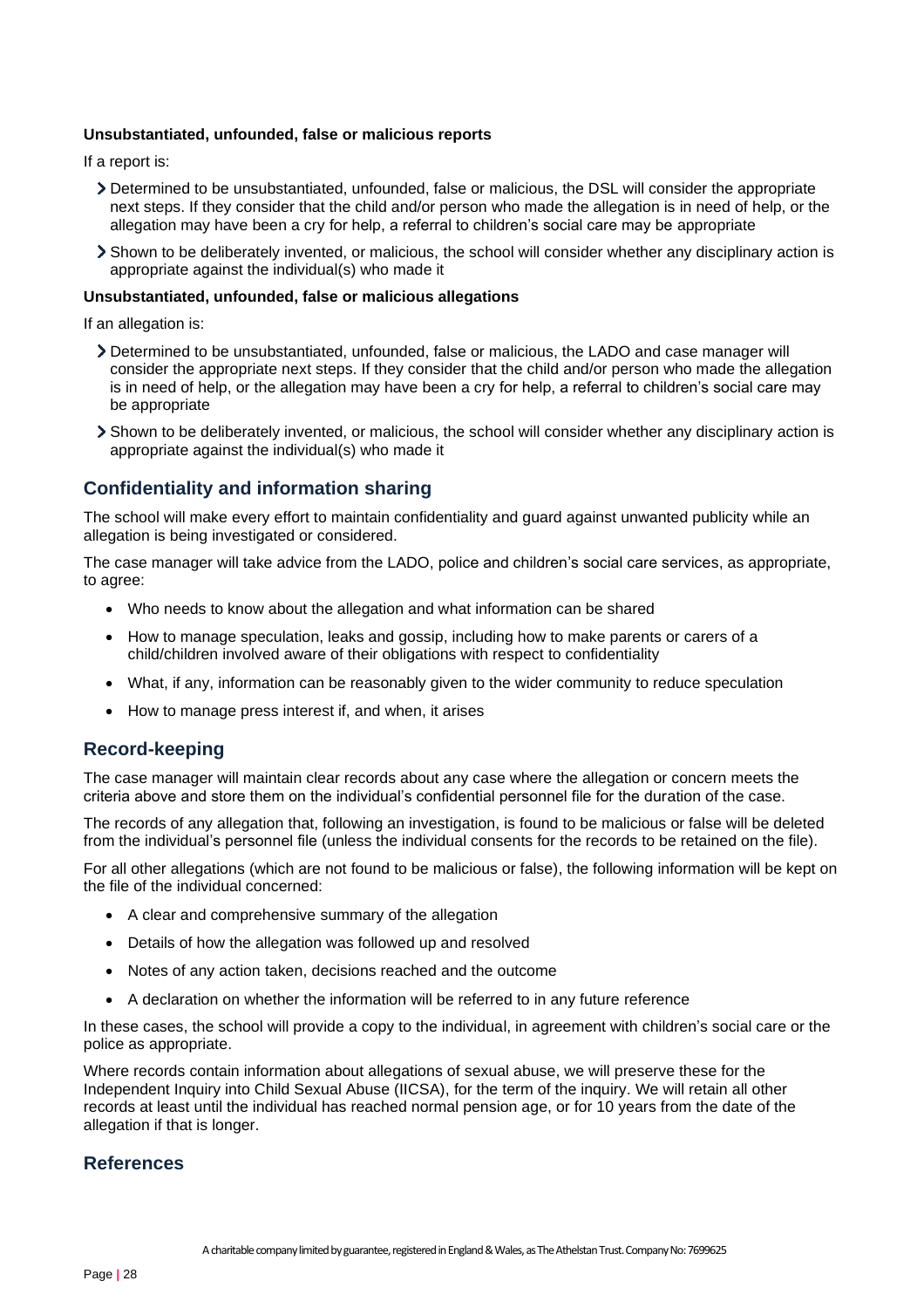When providing employer references, we will:

- Not refer to any allegation that has been found to be false, unfounded, unsubstantiated or malicious, or any repeated allegations which have all been found to be false, unfounded, unsubstantiated or malicious
- Include substantiated allegations, provided that the information is factual and does not include opinions

### **Learning lessons**

After any cases where the allegations are *substantiated*, the case manager will review the circumstances of the case with the local authority's designated officer to determine whether there are any improvements that we can make to the school's procedures or practice to help prevent similar events in the future.

This will include consideration of (as applicable):

- Issues arising from the decision to suspend the member of staff
- The duration of the suspension
- Whether or not the suspension was justified
- The use of suspension when the individual is subsequently reinstated. We will consider how future investigations of a similar nature could be carried out without suspending the individual

For all other cases, the case manager will consider the facts and determine whether any improvements can be made.

## **Non-recent allegations**

Abuse can be reported, no matter how long ago it happened.

We will report any non-recent allegations made by a child to the LADO in line with our local authority's procedures for dealing with non-recent allegations.

Where an adult makes an allegation to the school that they were abused as a child, we will advise the individual to report the allegation to the police.

### **Section 2: concerns that do not meet the harm threshold**

This section applies to all concerns (including allegations) about members of staff, including supply teachers, volunteers and contractors, which do not meet the harm threshold set out in section 1 above.

Concerns may arise through, for example:

- > Suspicion
- Complaint
- Disclosure made by a child, parent or other adult within or outside the school
- > Pre-employment vetting checks

We recognise the importance of responding to and dealing with any concerns in a timely manner to safeguard the welfare of children.

#### **Definition of low-level concerns**

The term 'low-level' concern is any concern – no matter how small – that an adult working in or on behalf of the school may have acted in a way that:

- Is inconsistent with the staff code of conduct, including inappropriate conduct outside of work, and
- Does not meet the allegations threshold or is otherwise not considered serious enough to consider a referral to the designated officer at the local authority

Examples of such behaviour could include, but are not limited to:

- > Being overly friendly with children
- > Having favourites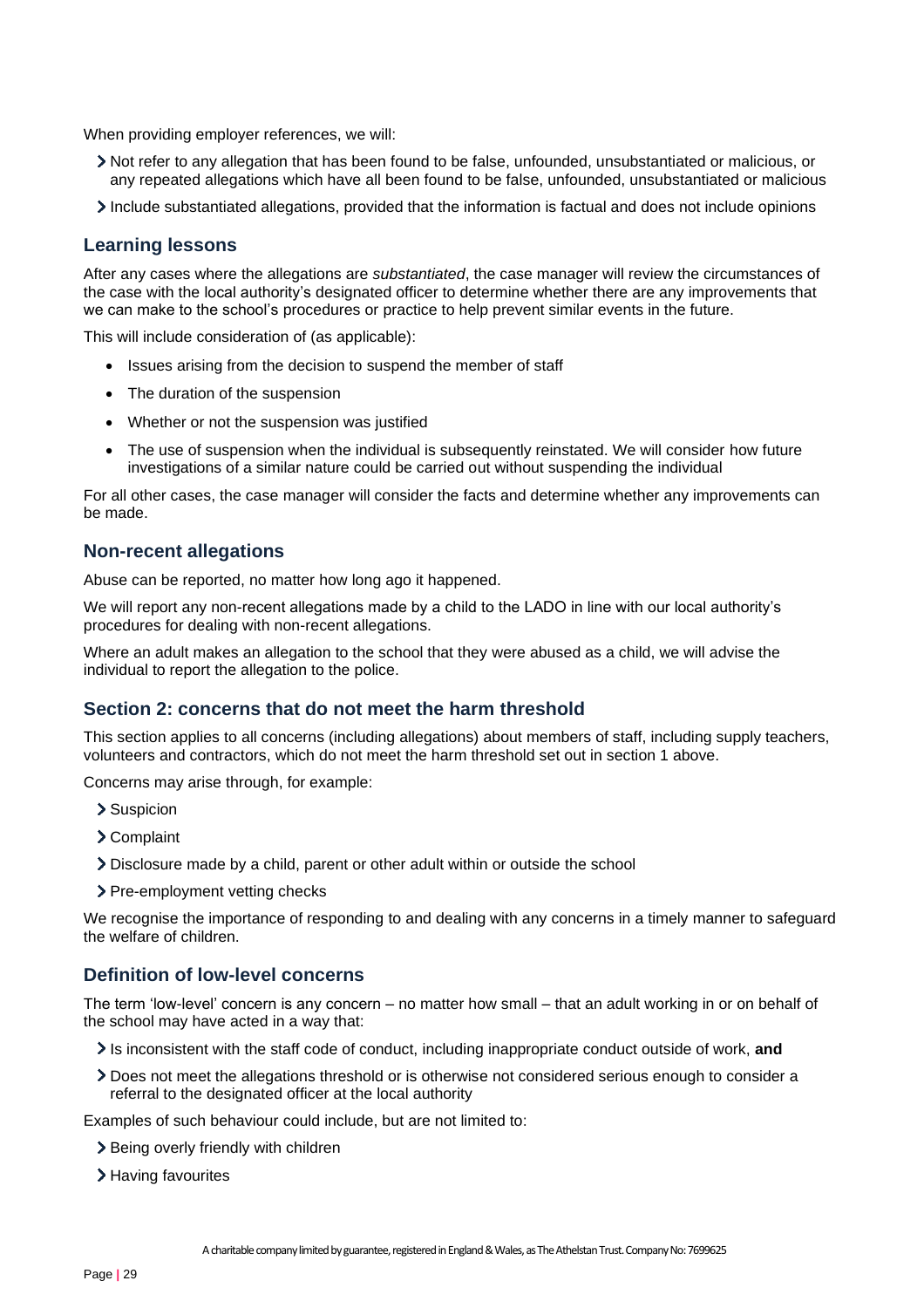- Taking photographs of children on their mobile phone
- Engaging with a child on a one-to-one basis in a secluded area or behind a closed door
- Using inappropriate sexualised, intimidating or offensive language

## **Sharing low-level concerns**

We recognise the importance of creating a culture of openness, trust and transparency to encourage all staff to share low-level concerns so that they can be addressed appropriately.

We will create this culture by:

- Ensuring staff are clear about what appropriate behaviour is, and are confident in distinguishing expected and appropriate behaviour from concerning, problematic or inappropriate behaviour, in themselves and others
- Empowering staff to share any low-level concerns as per section 7.7 of this policy
- Empowering staff to self-refer
- Addressing unprofessional behaviour and supporting the individual to correct it at an early stage
- Providing a responsive, sensitive and proportionate handling of such concerns when they are raised
- Helping to identify any weakness in the school's safeguarding system

## **Responding to low-level concerns**

If the concern is raised via a third party, the headteacher will collect evidence where necessary by speaking:

Directly to the person who raised the concern, unless it has been raised anonymously

> To the individual involved and any witnesses

The headteacher will use the information collected to categorise the type of behaviour and determine any further action, in line with the school's staff code of conduct.

The following further guidance is available: [Developing and implementing a low-level concerns policy: A](https://www.farrer.co.uk/news-and-insights/developing-and-implementing-a-low-level-concerns-policy-a-guide-for-organisations-which-work-with-children/)  [guide for organisations which work with children](https://www.farrer.co.uk/news-and-insights/developing-and-implementing-a-low-level-concerns-policy-a-guide-for-organisations-which-work-with-children/)

## **Record keeping**

All low-level concerns will be recorded in writing. In addition to details of the concern raised, records will include the context in which the concern arose, any action taken and the rationale for decisions and action taken.

Records will be:

- Xept confidential, held securely and comply with the DPA 2018 and UK GDPR
- Reviewed so that potential patterns of concerning, problematic or inappropriate behaviour can be identified. Where a pattern of such behaviour is identified, we will decide on a course of action, either through our disciplinary procedures or, where a pattern of behaviour moves from a concern to meeting the harms threshold as described in section 1 of this appendix, we will refer it to the designated officer at the local authority
- Retained at least until the individual leaves employment at the school

Where a low-level concern relates to a supply teacher or contractor, we will notify the individual's employer, so any potential patterns of inappropriate behaviour can be identified.

## **References**

We will not include low-level concerns in references unless:

The concern (or group of concerns) has met the threshold for referral to the designated officer at the local authority and is found to be substantiated; and/or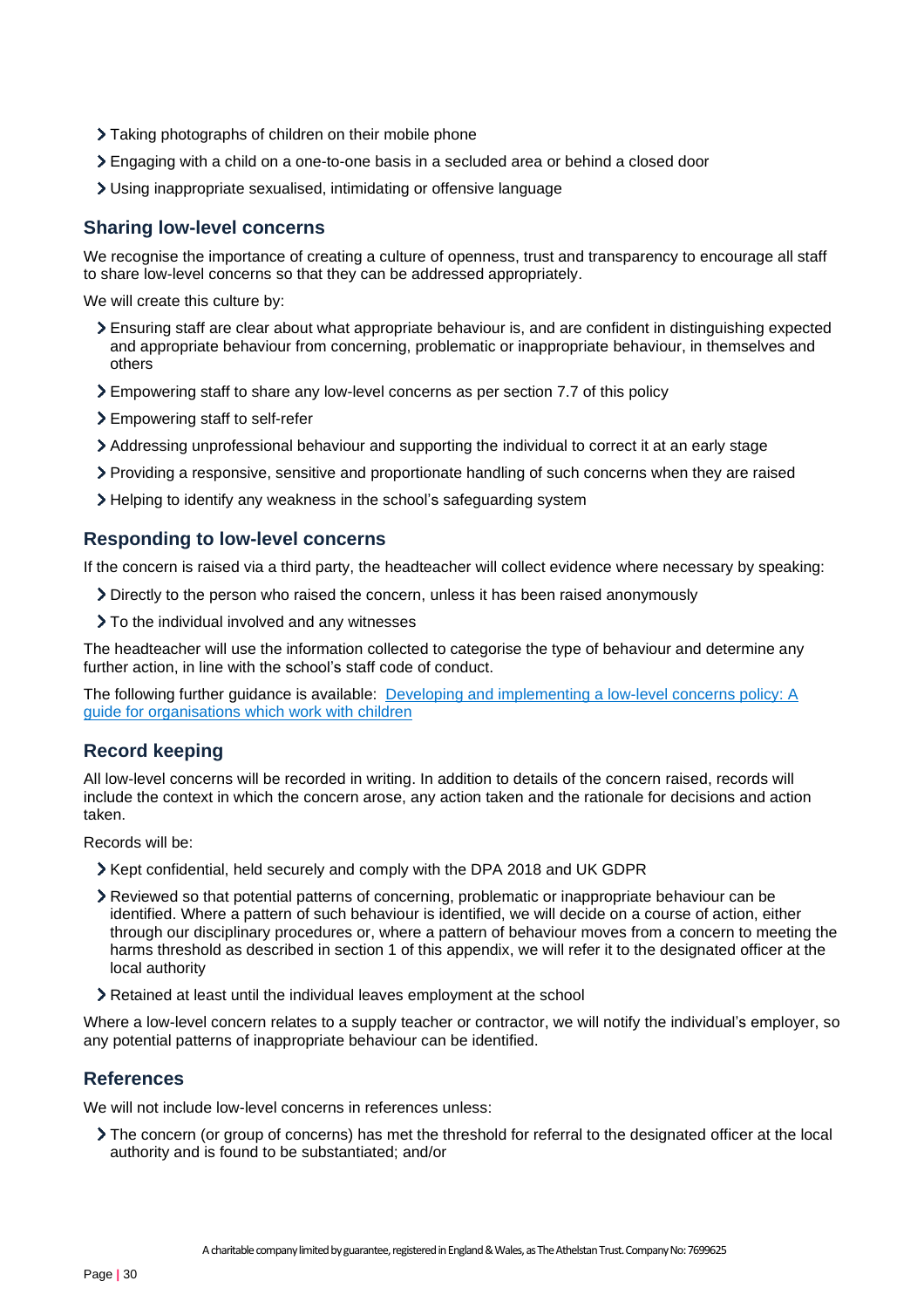The concern (or group of concerns) relates to issues which would ordinarily be included in a reference, such as misconduct or poor performance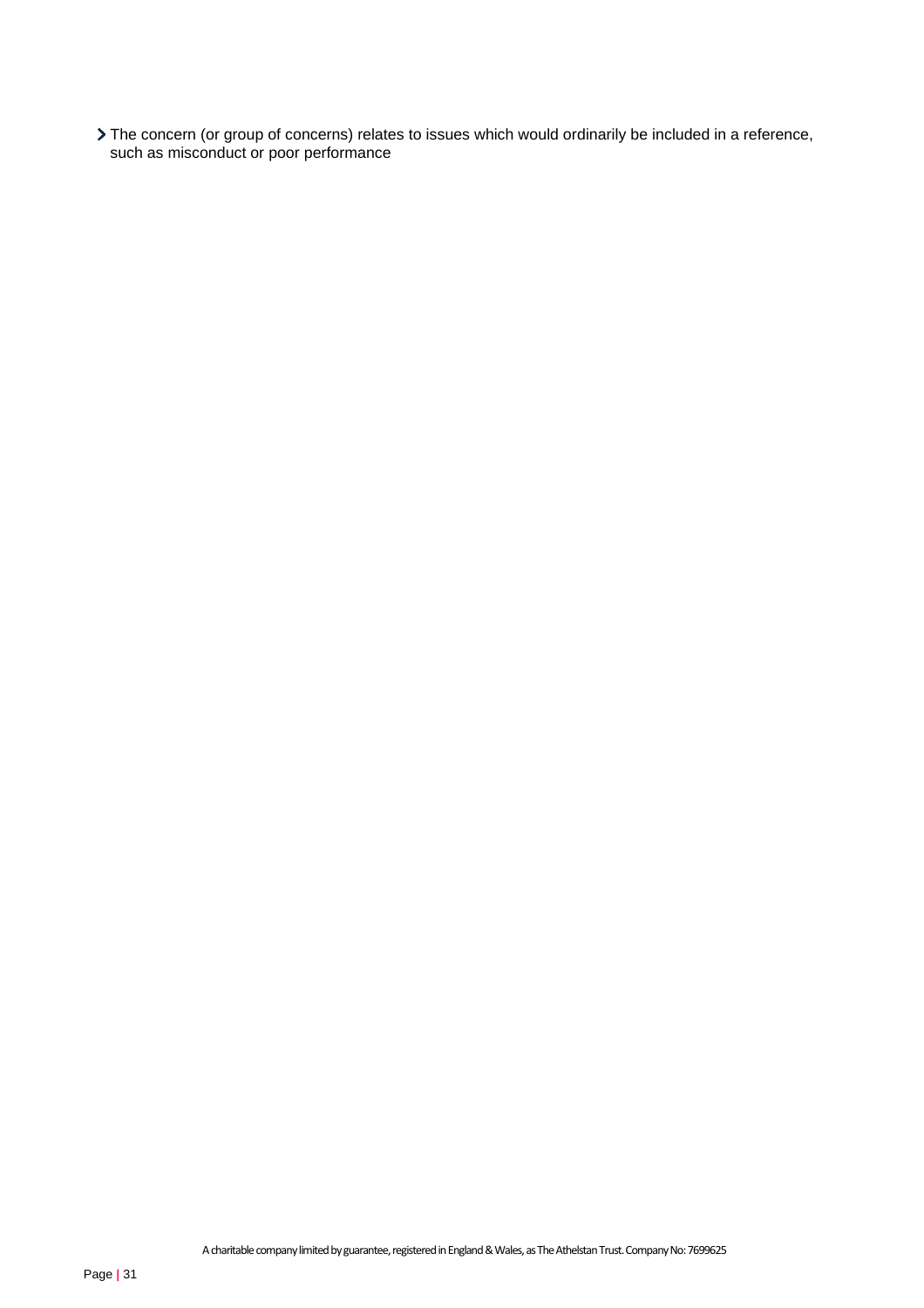## <span id="page-31-0"></span>**Appendix 4: specific safeguarding issues**

## **Children missing from education**

A child going missing from education, particularly repeatedly, can be a warning sign of a range of safeguarding issues. This might include abuse or neglect, such as sexual abuse or exploitation or child criminal exploitation, or issues such as mental health problems, substance abuse, radicalisation, FGM or forced marriage.

There are many circumstances where a child may become missing from education, but some children are particularly at risk. These include children who:

- > Are at risk of harm or neglect
- $\geq$  Are at risk of forced marriage or FGM
- Come from Gypsy, Roma, or Traveller families
- Come from the families of service personnel
- Go missing or run away from home or care
- > Are supervised by the youth justice system
- Cease to attend a school
- Come from new migrant families

We will follow our procedures for unauthorised absence and for dealing with children who go missing from education, particularly on repeat occasions, to help identify the risk of abuse and neglect, including sexual exploitation, and to help prevent the risks of going missing in future. This includes informing the local authority if a child leaves the school without a new school being named, and adhering to requirements with respect to sharing information with the local authority, when applicable, when removing a child's name from the admission register at non-standard transition points.

Staff will be trained in signs to look out for and the individual triggers to be aware of when considering the risks of potential safeguarding concerns which may be related to being missing, such as travelling to conflict zones, FGM and forced marriage.

If a staff member suspects that a child is suffering from harm or neglect, we will follow local child protection procedures, including with respect to making reasonable enquiries. We will make an immediate referral to the local authority children's social care team, and the police, if the child is suffering or likely to suffer from harm, or in immediate danger.

## **Child criminal exploitation**

Child criminal exploitation (CCE) is a form of abuse where an individual or group takes advantage of an imbalance of power to coerce, control, manipulate or deceive a child into criminal activity, in exchange for something the victim needs or wants, and/or for the financial or other advantage of the perpetrator or facilitator, and/or through violence or the threat of violence.

The abuse can be perpetrated by males or females, and children or adults. It can be a one-off occurrence or a series of incidents over time, and range from opportunistic to complex organised abuse.

The victim can be exploited even when the activity appears to be consensual. It does not always involve physical contact and can happen online. For example, young people may be forced to work in cannabis factories, coerced into moving drugs or money across the country (county lines), forced to shoplift or pickpocket, or to threaten other young people.

Indicators of CCE can include a child:

- Appearing with unexplained gifts or new possessions
- Associating with other young people involved in exploitation
- > Suffering from changes in emotional wellbeing
- Misusing drugs and alcohol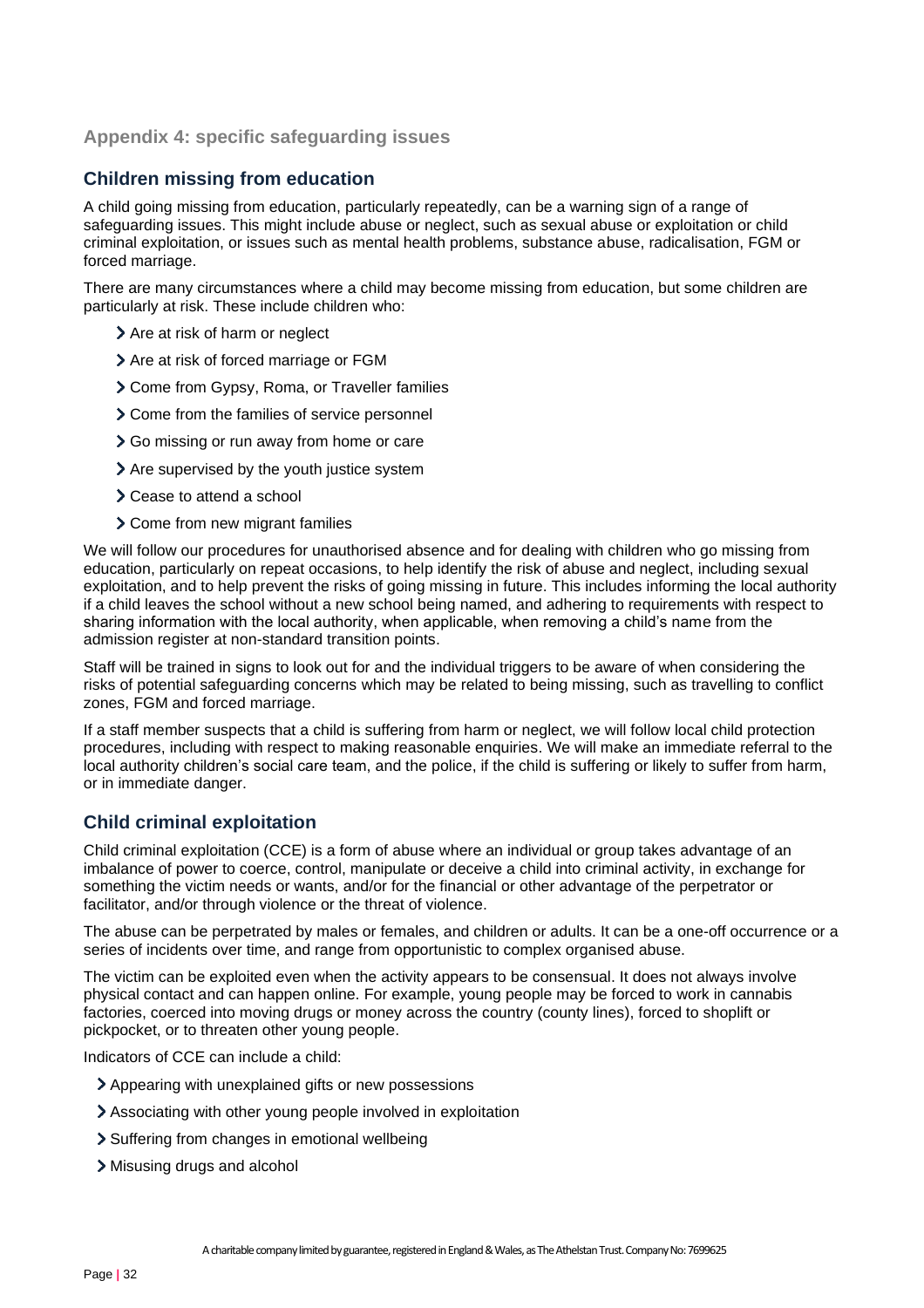- Going missing for periods of time or regularly coming home late
- Regularly missing school or education
- Not taking part in education

If a member of staff suspects CCE, they will discuss this with the DSL. The DSL will trigger the local safeguarding procedures, including a referral to the local authority's children's social care team and the police, if appropriate.

## **Child sexual exploitation**

Child sexual exploitation (CSE) is a form of child sexual abuse where an individual or group takes advantage of an imbalance of power to coerce, manipulate or deceive a child into sexual activity, in exchange for something the victim needs or wants and/or for the financial advantage or increased status of the perpetrator or facilitator. It may, or may not, be accompanied by violence or threats of violence.

The abuse can be perpetrated by males or females, and children or adults. It can be a one-off occurrence or a series of incidents over time, and range from opportunistic to complex organised abuse.

The victim can be exploited even when the activity appears to be consensual. Children or young people who are being sexually exploited may not understand that they are being abused. They often trust their abuser and may be tricked into believing they are in a loving, consensual relationship.

CSE can include both physical contact (penetrative and non-penetrative acts) and non-contact sexual activity. It can also happen online. For example, young people may be persuaded or forced to share sexually explicit images of themselves, have sexual conversations by text, or take part in sexual activities using a webcam. CSE may also occur without the victim's immediate knowledge, for example through others copying videos or images.

In addition to the CCE indicators above, indicators of CSE can include a child:

- > Having an older boyfriend or girlfriend
- Suffering from sexually transmitted infections or becoming pregnant

If a member of staff suspects CSE, they will discuss this with the DSL. The DSL will trigger the local safeguarding procedures, including a referral to the local authority's children's social care team and the police, if appropriate.

#### **Domestic abuse**

Children can witness and be adversely affected by domestic abuse and/or violence at home where it occurs between family members. In some cases, a child may blame themselves for the abuse or may have had to leave the family home as a result.

Types of domestic abuse include intimate partner violence, abuse by family members, teenage relationship abuse and child/adolescent to parent violence and abuse. Anyone can be a victim of domestic abuse, regardless of gender, age, ethnicity, socioeconomic status, sexuality or background, and domestic abuse can take place inside or outside of the home.

Older children may also experience domestic abuse and/or violence in their own personal relationships.

Exposure to domestic abuse and/or violence can have a serious, long-lasting emotional and psychological impact on children.

If police are called to an incident of domestic abuse and any children in the household have experienced the incident, the police will inform the key adult in school (usually the designated safeguarding lead) before the child or children arrive at school the following day.

The DSL will provide support according to the child's needs and update records about their circumstances.

## **Homelessness**

Being homeless or being at risk of becoming homeless presents a real risk to a child's welfare.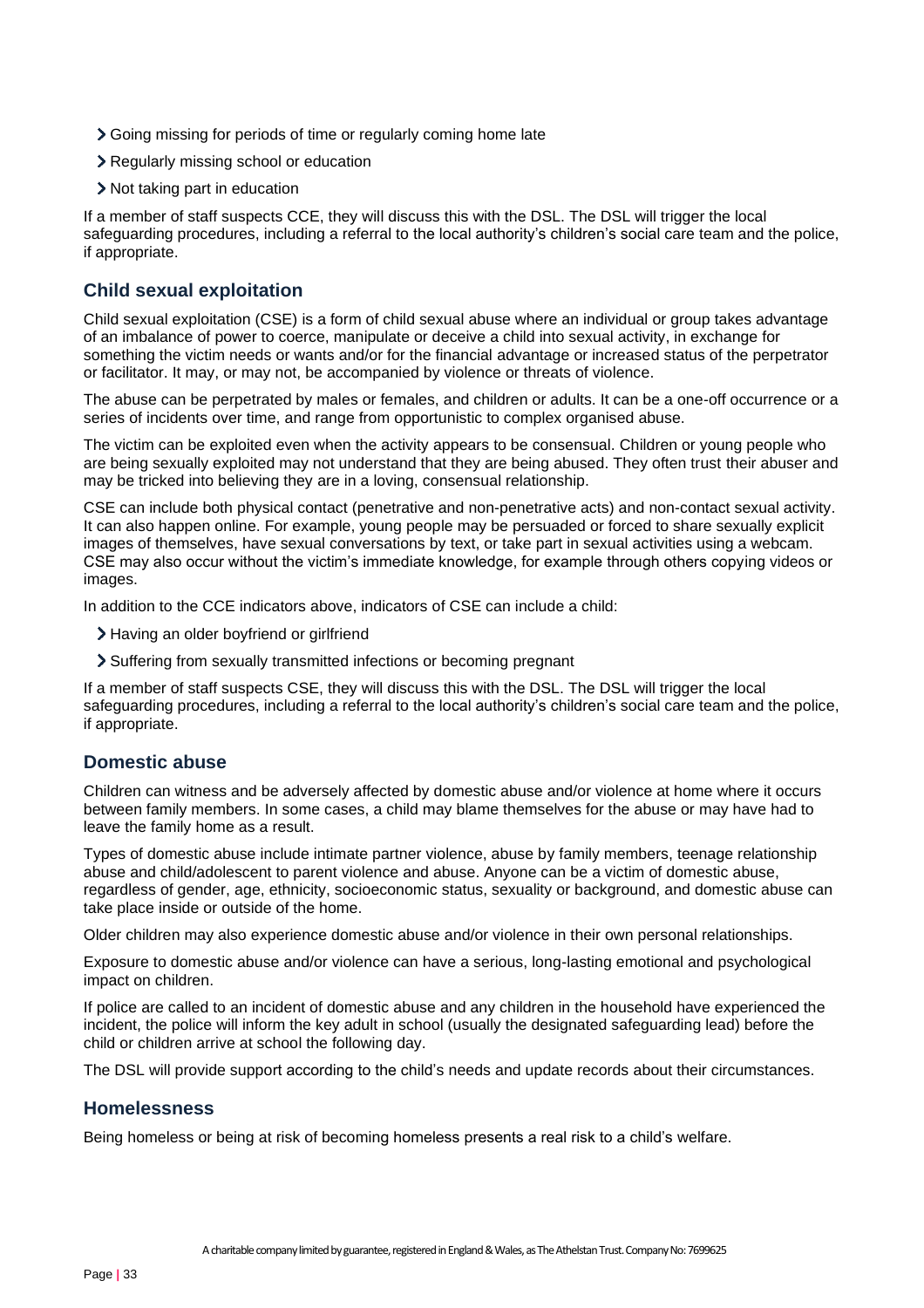The DSL and deputies will be aware of contact details and referral routes in to the local housing authority so they can raise/progress concerns at the earliest opportunity (where appropriate and in accordance with local procedures).

Where a child has been harmed or is at risk of harm, the DSL will also make a referral to children's social care.

## **So-called 'honour-based' abuse (including FGM and forced marriage)**

So-called 'honour-based' abuse (HBA) encompasses incidents or crimes committed to protect or defend the honour of the family and/or community, including FGM, forced marriage, and practices such as breast ironing.

Abuse committed in this context often involves a wider network of family or community pressure and can include multiple perpetrators.

All forms of HBA are abuse and will be handled and escalated as such. All staff will be alert to the possibility of a child being at risk of HBA or already having suffered it. If staff have a concern, they will speak to the DSL, who will activate local safeguarding procedures.

#### **FGM**

The DSL will make sure that staff have access to appropriate training to equip them to be alert to children affected by FGM or at risk of FGM.

Section 7.3 of this policy sets out the procedures to be followed if a staff member discovers that an act of FGM appears to have been carried out or suspects that a student is at risk of FGM.

Indicators that FGM has already occurred include:

- A student confiding in a professional that FGM has taken place
- A mother/family member disclosing that FGM has been carried out
- A family/student already being known to social services in relation to other safeguarding issues

A girl:

- Having difficulty walking, sitting or standing, or looking uncomfortable
- Finding it hard to sit still for long periods of time (where this was not a problem previously)
- Spending longer than normal in the bathroom or toilet due to difficulties urinating
- Having frequent urinary, menstrual or stomach problems
- Avoiding physical exercise or missing PE
- Being repeatedly absent from school, or absent for a prolonged period
- Demonstrating increased emotional and psychological needs for example, withdrawal or depression, or significant change in behaviour
- Being reluctant to undergo any medical examinations
- Asking for help, but not being explicit about the problem
- Talking about pain or discomfort between her legs

Potential signs that a student may be at risk of FGM include:

The girl's family having a history of practising FGM (this is the biggest risk factor to consider)

- FGM being known to be practised in the girl's community or country of origin
- A parent or family member expressing concern that FGM may be carried out
- A family not engaging with professionals (health, education or other) or already being known to social care in relation to other safeguarding issues

A girl:

• Having a mother, older sibling or cousin who has undergone FGM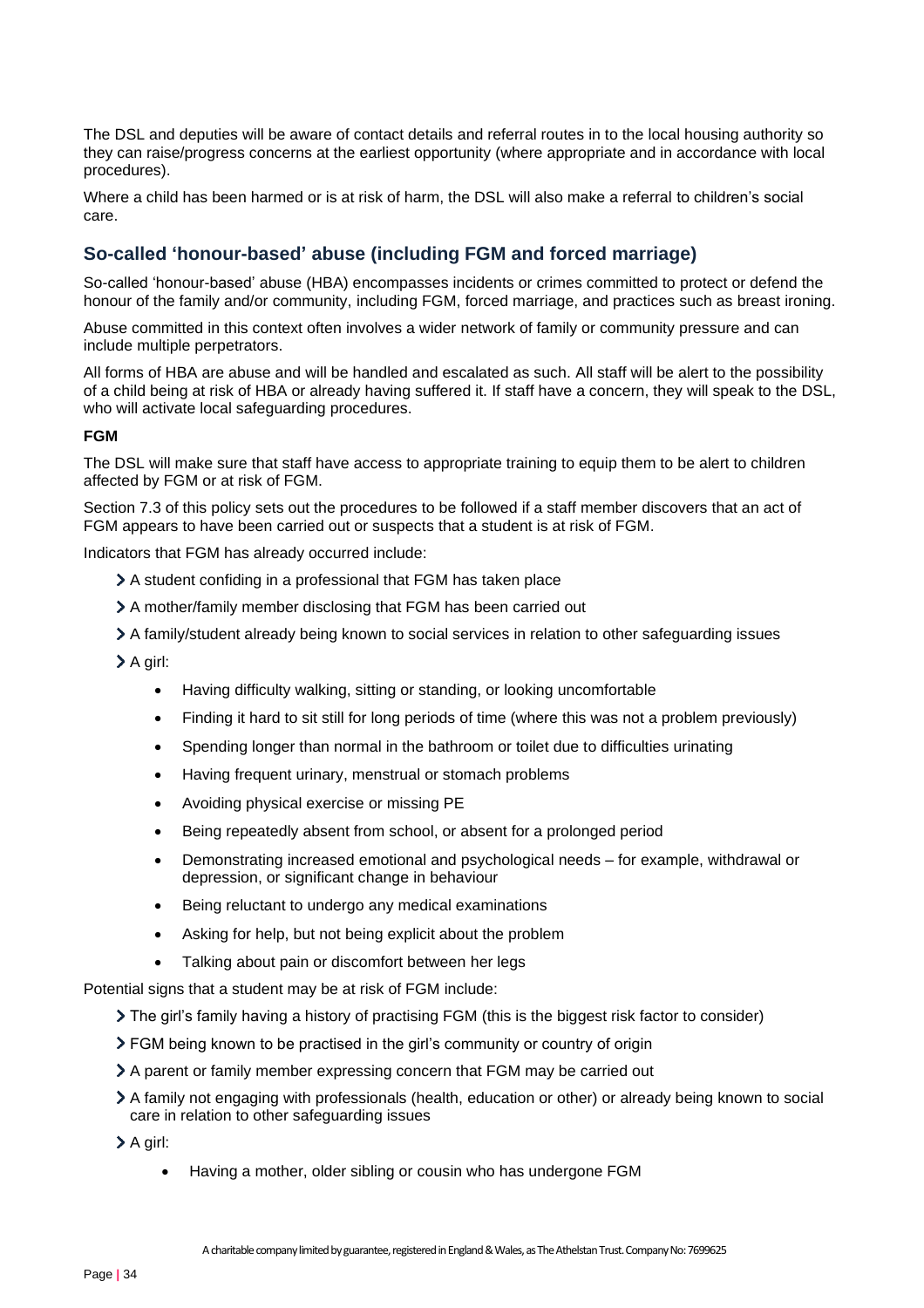- Having limited level of integration within UK society
- Confiding to a professional that she is to have a "special procedure" or to attend a special occasion to "become a woman"
- Talking about a long holiday to her country of origin or another country where the practice is prevalent, or parents/carers stating that they or a relative will take the girl out of the country for a prolonged period
- Requesting help from a teacher or another adult because she is aware or suspects that she is at immediate risk of FGM
- Talking about FGM in conversation for example, a girl may tell other children about it (although it is important to take into account the context of the discussion)
- Being unexpectedly absent from school
- Having sections missing from her 'red book' (child health record) and/or attending a travel clinic or equivalent for vaccinations/anti-malarial medication

The above indicators and risk factors are not intended to be exhaustive.

#### **Forced marriage**

Forcing a person into marriage is a crime. A forced marriage is one entered into without the full and free consent of one or both parties and where violence, threats, or any other form of coercion is used to cause a person to enter into a marriage. Threats can be physical or emotional and psychological.

Staff will receive training around forced marriage and the presenting symptoms. We are aware of the 'one chance' rule, i.e. we may only have one chance to speak to the potential victim and only one chance to save them.

If a member of staff suspects that a student is being forced into marriage, they will speak to the student about their concerns in a secure and private place. They will then report this to the DSL.

The DSL will:

- Speak to the student about the concerns in a secure and private place
- Activate the local safeguarding procedures and refer the case to the local authority's designated officer
- Seek advice from the Forced Marriage Unit on 020 7008 0151 or [fmu@fco.gov.uk](mailto:fmu@fco.gov.uk)
- Refer the student to an education welfare officer, pastoral tutor, learning mentor, or school counsellor, as appropriate

## **Preventing radicalisation**

- **Radicalisation** refers to the process by which a person comes to support terrorism and extremist ideologies associated with terrorist groups
- **Extremism** is vocal or active opposition to fundamental British values, such as democracy, the rule of law, individual liberty, and mutual respect and tolerance of different faiths and beliefs. This also includes calling for the death of members of the armed forces
- **Terrorism** is an action that:
	- Endangers or causes serious violence to a person/people;
	- Causes serious damage to property; or
	- Seriously interferes or disrupts an electronic system

The use or threat of terrorism must be designed to influence the government or to intimidate the public and is made for the purpose of advancing a political, religious or ideological cause.

Schools have a duty to prevent children from being drawn into terrorism. The DSL will undertake Prevent awareness training and make sure that staff have access to appropriate training to equip them to identify children at risk.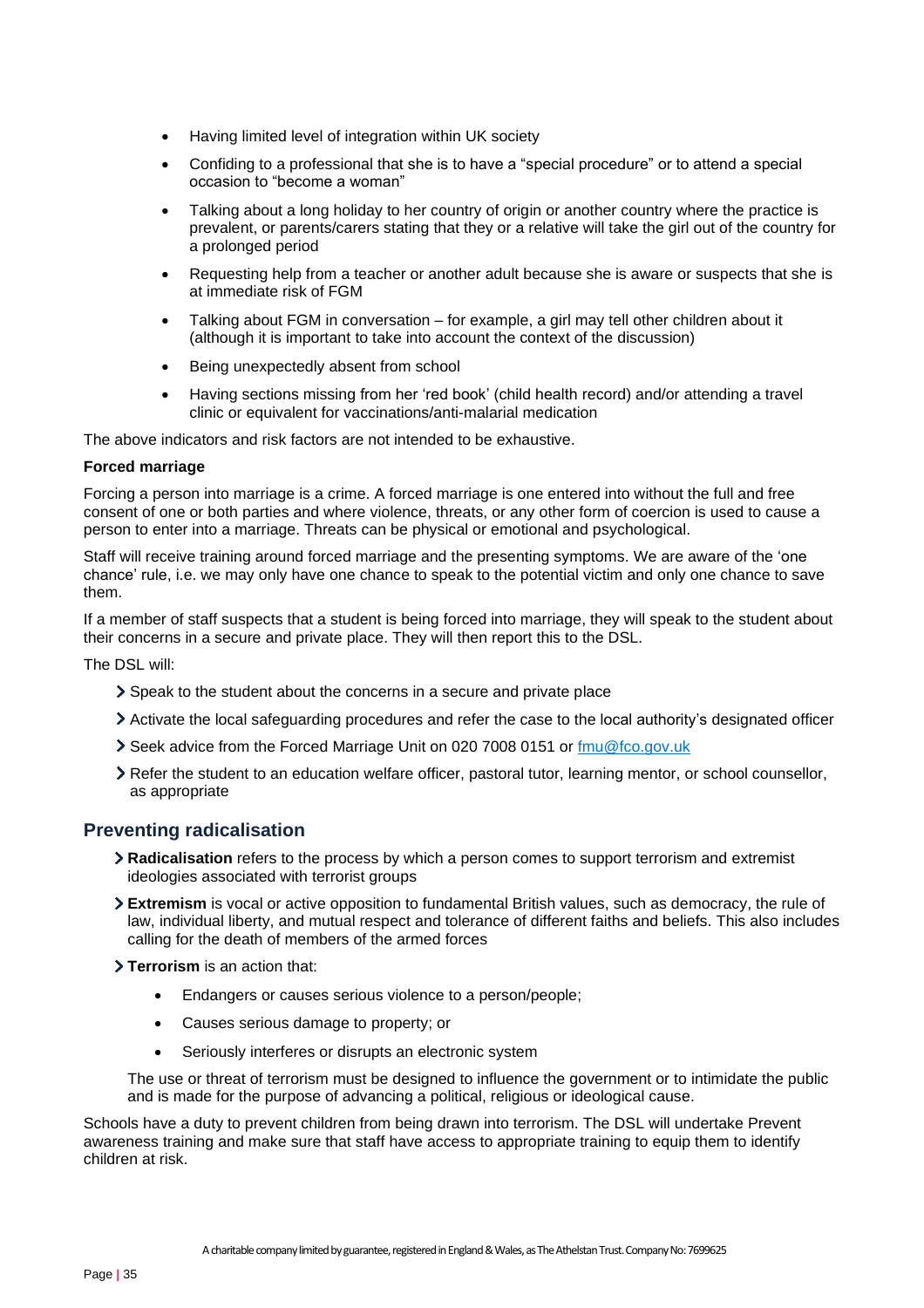We will assess the risk of children in our school being drawn into terrorism. This assessment will be based on an understanding of the potential risk in our local area, in collaboration with our local safeguarding partners and local police force.

We will ensure that suitable internet filtering is in place, and equip our students to stay safe online at school and at home.

There is no single way of identifying an individual who is likely to be susceptible to an extremist ideology. Radicalisation can occur quickly or over a long period.

Staff will be alert to changes in students' behaviour.

The government website [Educate Against](http://educateagainsthate.com/parents/what-are-the-warning-signs/) Hate and charity [NSPCC](https://www.nspcc.org.uk/what-you-can-do/report-abuse/dedicated-helplines/protecting-children-from-radicalisation/) say that signs that a student is being radicalised can include:

- Refusal to engage with, or becoming abusive to, peers who are different from themselves
- Becoming susceptible to conspiracy theories and feelings of persecution
- Changes in friendship groups and appearance
- Rejecting activities they used to enjoy
- Converting to a new religion
- Isolating themselves from family and friends
- > Talking as if from a scripted speech
- An unwillingness or inability to discuss their views
- A sudden disrespectful attitude towards others
- Increased levels of anger
- Increased secretiveness, especially around internet use
- Expressions of sympathy for extremist ideologies and groups, or justification of their actions
- Accessing extremist material online, including on Facebook or Twitter
- > Possessing extremist literature
- Being in contact with extremist recruiters and joining, or seeking to join, extremist organisations

Children who are at risk of radicalisation may have low self-esteem, or be victims of bullying or discrimination. It is important to note that these signs can also be part of normal teenage behaviour – staff should have confidence in their instincts and seek advice if something feels wrong.

If staff are concerned about a student, they will follow our procedures set out in section 7.5 of this policy, including discussing their concerns with the DSL.

Staff should **always** take action if they are worried.

#### **Peer-on-peer abuse**

Peer-on-peer abuse is when children abuse other children. This type of abuse can take place inside and outside of school and online.

Peer-on-peer abuse is most likely to include, but may not be limited to:

- Bullying (including cyber-bullying, prejudice-based and discriminatory bullying)
- Abuse in intimate personal relationships between peers
- Physical abuse such as hitting, kicking, shaking, biting, hair pulling, or otherwise causing physical harm (this may include an online element which facilitates, threatens and/or encourages physical abuse)
- Sexual violence, such as rape, assault by penetration and sexual assault (this may include an online element which facilitates, threatens and/or encourages sexual violence)
- Sexual harassment, such as sexual comments, remarks, jokes and online sexual harassment, which may be standalone or part of a broader pattern of abuse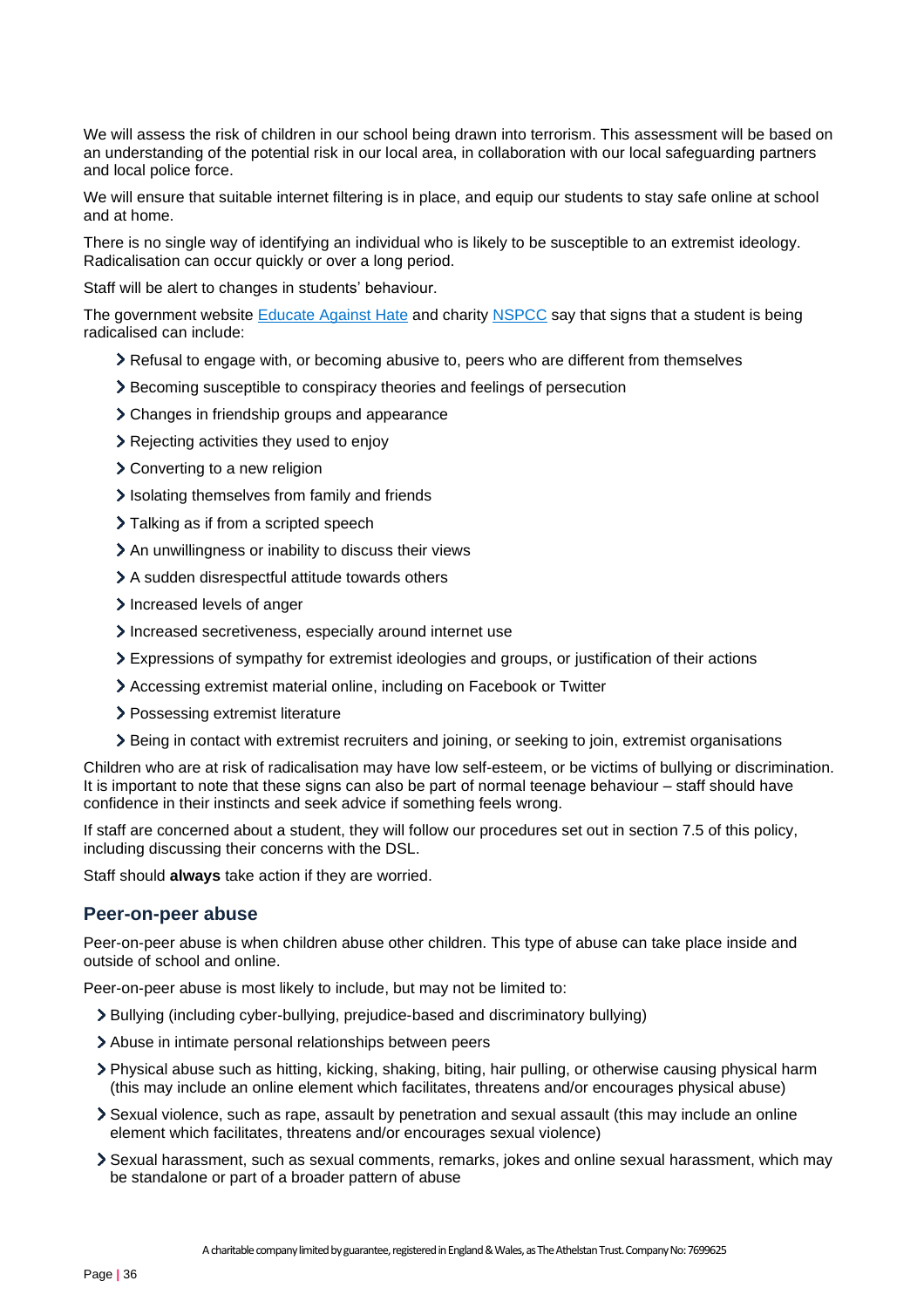- Causing someone to engage in sexual activity without consent, such as forcing someone to strip, touch themselves sexually, or to engage in sexual activity with a third party
- Consensual and non-consensual sharing of nudes and semi nudes images and/or videos (also known as sexting or youth produced sexual imagery)
- Upskirting, which typically involves taking a picture under a person's clothing without their permission, with the intention of viewing their genitals or buttocks to obtain sexual gratification, or cause the victim humiliation, distress or alarm
- Initiation/hazing type violence and rituals (this could include activities involving harassment, abuse or humiliation used as a way of initiating a person into a group and may also include an online element)

Where children abuse their peers online, this can take the form of, for example, abusive, harassing, and misogynistic messages; the non-consensual sharing of indecent images, especially around chat groups; and the sharing of abusive images and pornography, to those who don't want to receive such content.

If staff have any concerns about peer-on-peer abuse, or a child makes a report to them, they will follow the procedures set out in section 7 of this policy, as appropriate. In particular, section 7.8 and 7.9 set out more detail about our school's approach to this type of abuse.

## **Sexual violence and sexual harassment between children in schools**

Sexual violence and sexual harassment can occur:

- > Between 2 children of any age and sex
- Through a group of children sexually assaulting or sexually harassing a single child or group of children
- Online and face to face (both physically and verbally)

Sexual violence and sexual harassment exist on a continuum and may overlap.

Children who are victims of sexual violence and sexual harassment will likely find the experience stressful and distressing. This will, in all likelihood, adversely affect their educational attainment and will be exacerbated if the alleged perpetrator(s) attends the same school.

If a victim reports an incident, it is essential that staff make sure they are reassured that they are being taken seriously and that they will be supported and kept safe. A victim should never be given the impression that they are creating a problem by reporting sexual violence or sexual harassment. Nor should a victim ever be made to feel ashamed for making a report.

Some groups are potentially more at risk. Evidence shows that girls, children with SEN and/or disabilities, and lesbian, gay, bisexual and transgender (LGBT) children are at greater risk.

Staff should be aware of the importance of:

- Challenging inappropriate behaviours
- Making clear that sexual violence and sexual harassment is not acceptable, will never be tolerated and is not an inevitable part of growing up
- Challenging physical behaviours (potentially criminal in nature), such as grabbing bottoms, breasts and genitalia, pulling down trousers, flicking bras and lifting up skirts. Dismissing or tolerating such behaviours risks normalising them

If staff have any concerns about sexual violence or sexual harassment, or a child makes a report to them, they will follow the procedures set out in section 7 of this policy, as appropriate. In particular, section 7.8 and 7.9 set out more detail about our school's approach to this type of abuse.

#### **Serious violence**

Indicators which may signal that a child is at risk from, or involved with, serious violent crime may include:

- Increased absence from school
- Change in friendships or relationships with older individuals or groups
- > Significant decline in performance